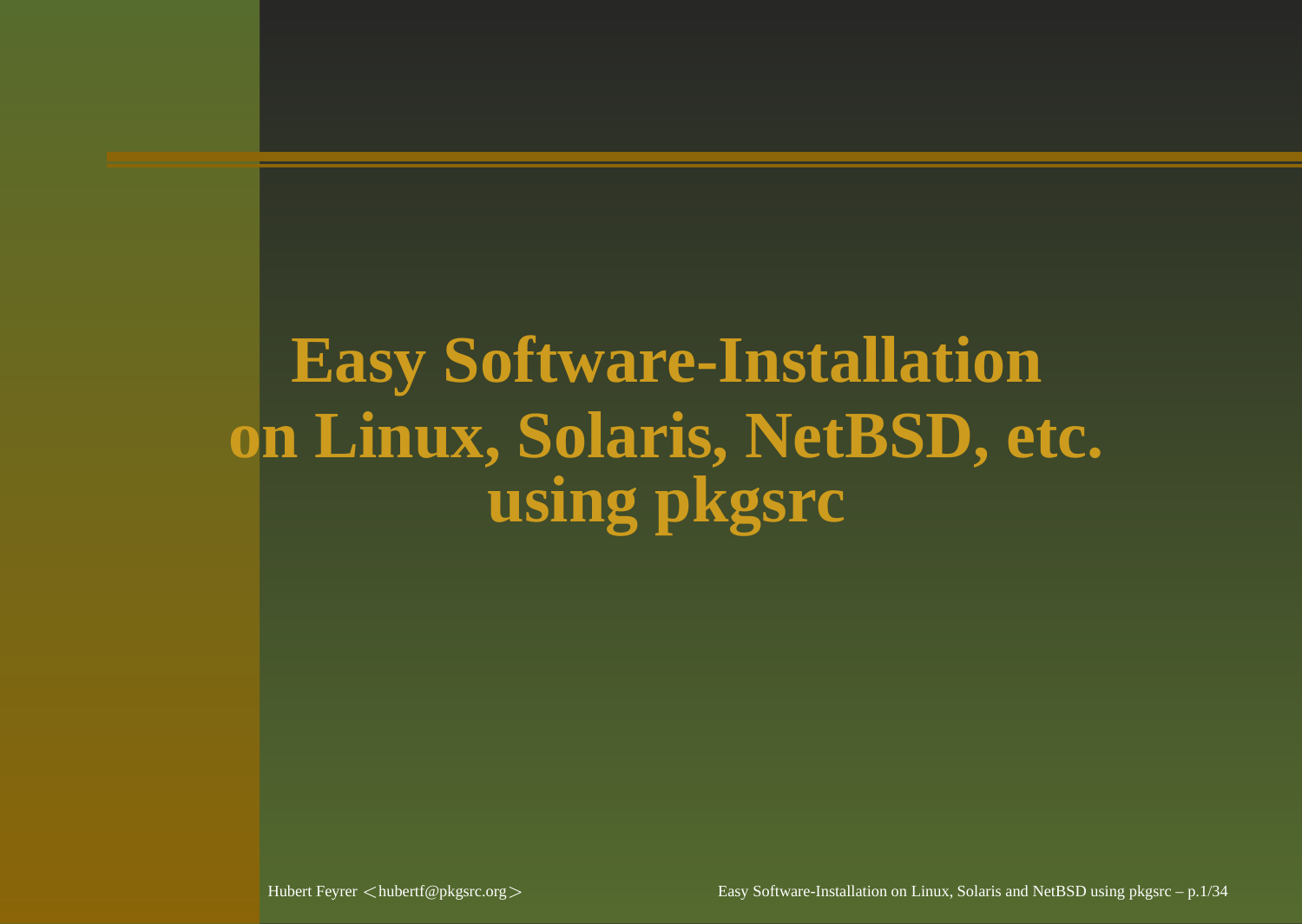#### **Problems**

Installation of Open Source software on Unix and Unix-like systems has <sup>a</sup> number of problems:

- Many programs and lots of version changes
- Compilation costs time
- Software often is not written with portability in mind (but we don't want to give <sup>a</sup> c0ding lesson here...)

Installation is not trivial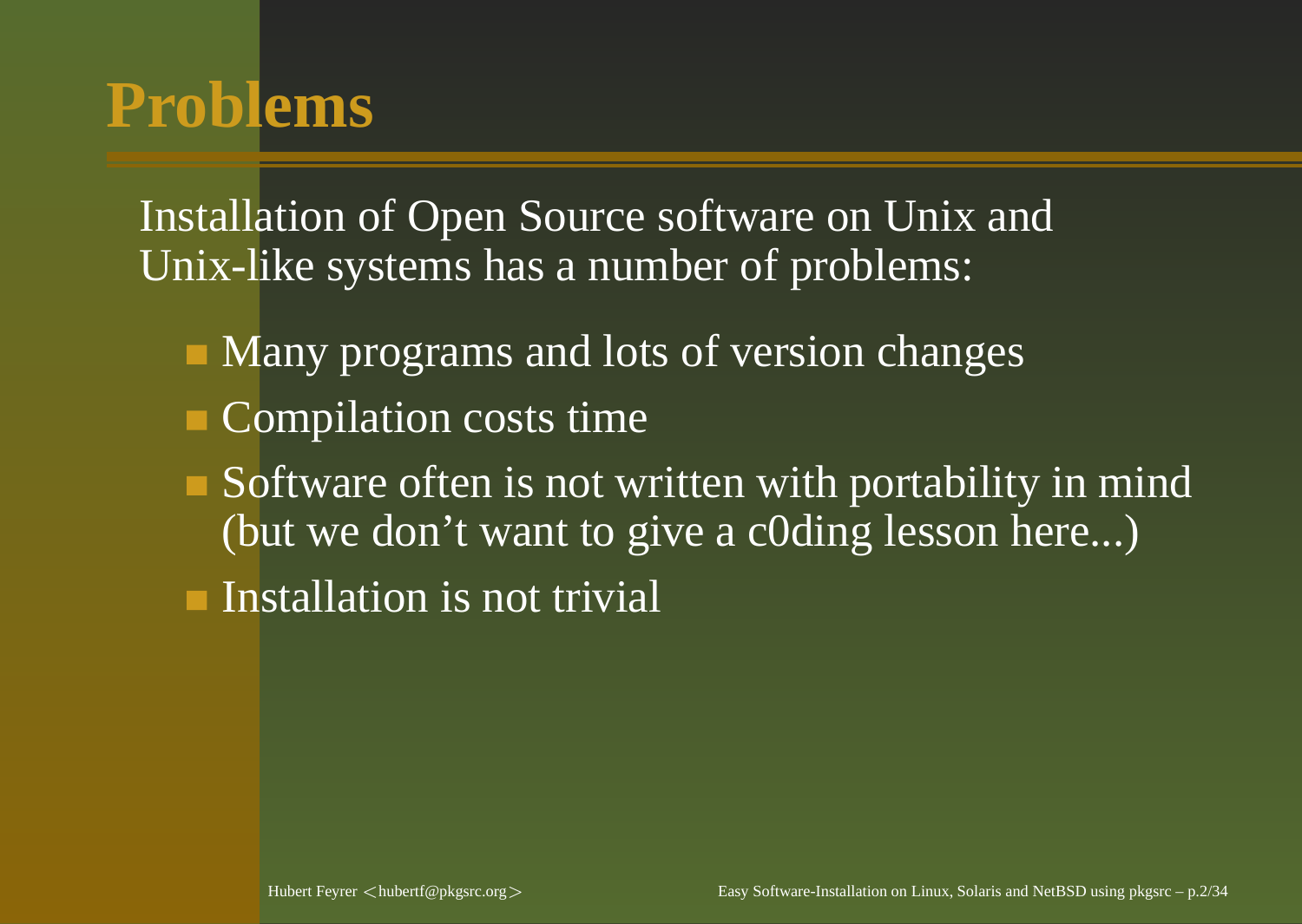## **Problems (cont'd)**

Installation is not trivial:

- Some basic knowledge about tools is necessary
- Various ways to configure things (GNU autoconf, Imake, ...)
- Side effects (depending on other packages, compiler, ...)
- **Many inter-depending packages**
- **Troubleshooting requires expert knowledge**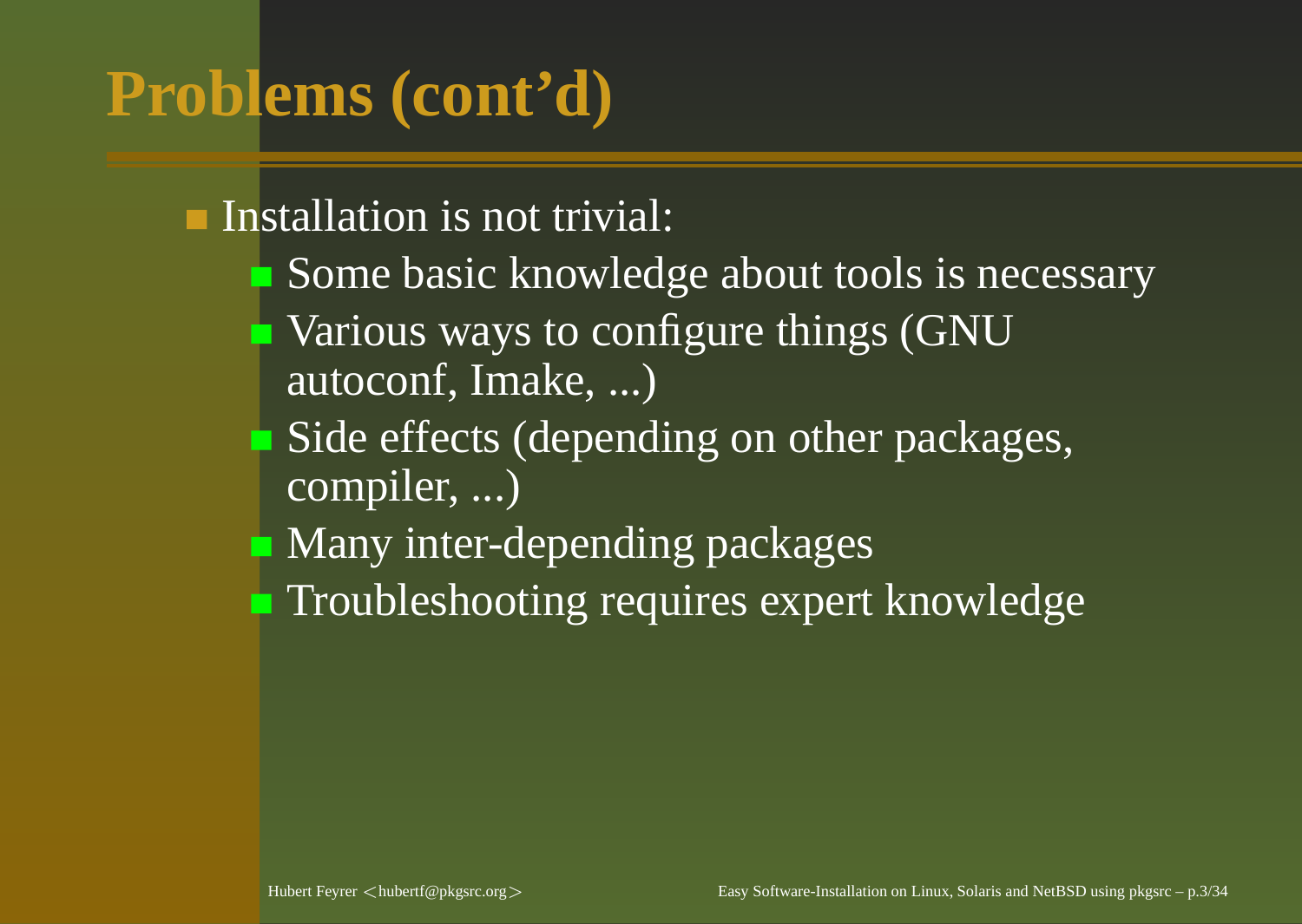#### **Problems (cont'd)**

#### Illustration of complexity of inter-depending packages:



(created from <sup>a</sup> pkgsrc system running NetBSD, using pkgdepgraph and dot/graphviz)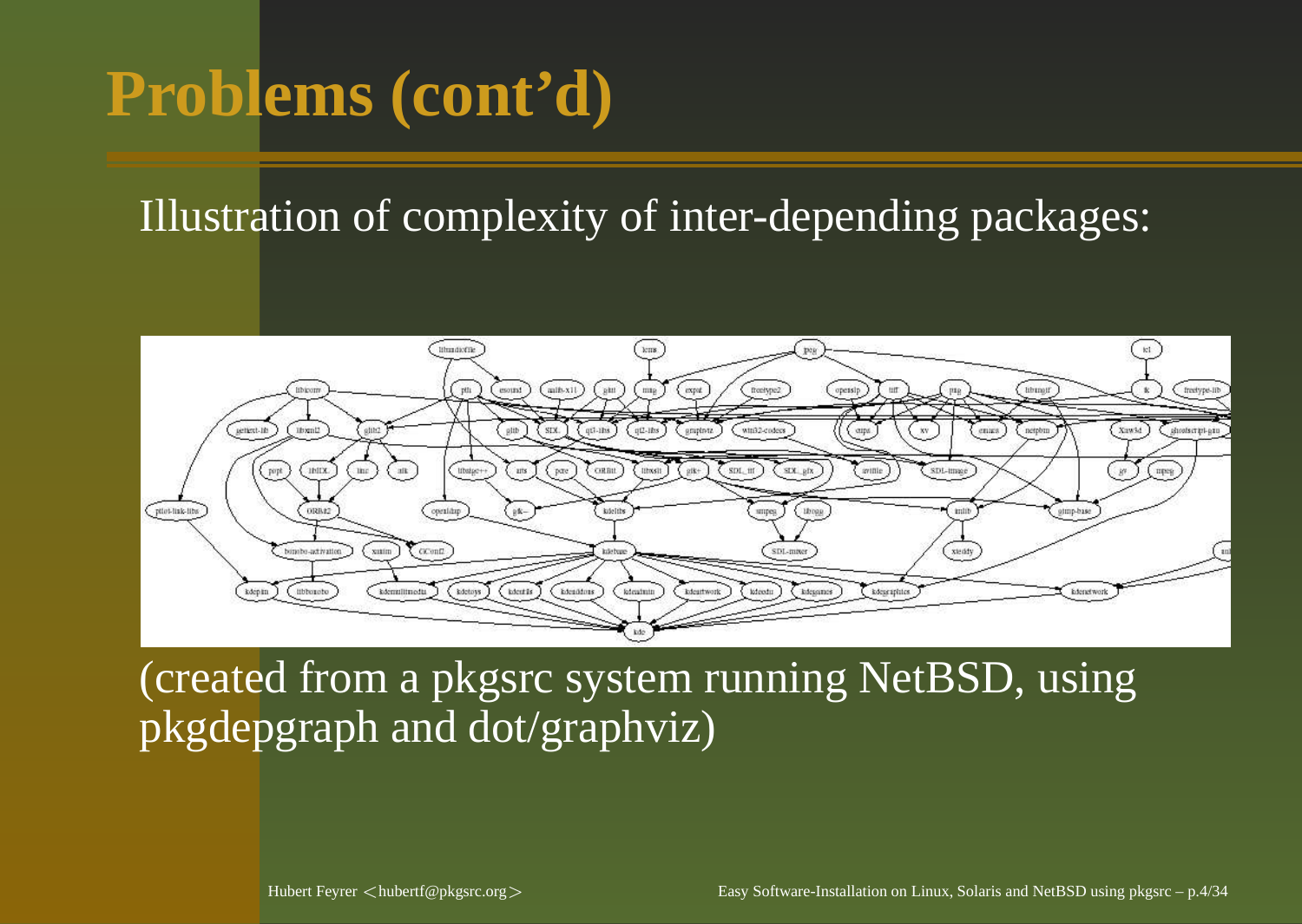## **Solution: It depends! (1/2)**

Classic, flexible Hybrid systems: Complete integration software management: **Applications** Annlications **System System** - difficult to install + easy to install + easy to maintain + easy to maintain E.g. Solaris, Irix, E.g. NetBSD, FreeBSD, Linux From Scratch Debian & Gentoo Linux Mandrake Linux

of applications and system:

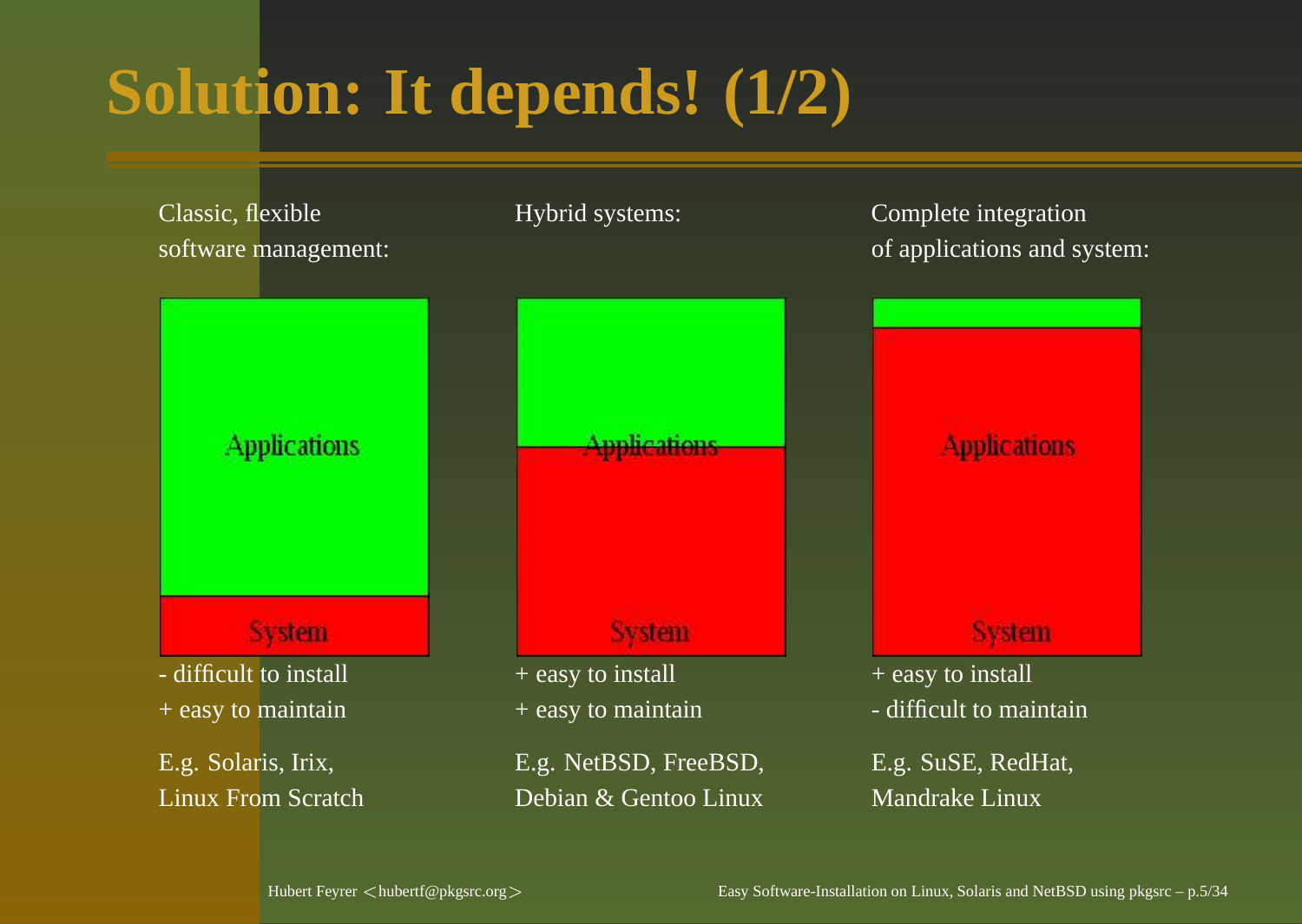Where do you want to go today?

- **Easy Installation:** choose this if your software doesn't change often. Use ready-to-user binary distribution. E.g. for desktop systems install Windows or SuSE Linux from CD/DVD.
- **Easy Maintenance:** choose this if you have few packages that change <sup>a</sup> lot. Take <sup>a</sup> stable base operating system, and install important packages on your own, e.g. compile on your own on <sup>a</sup> webserver with Solaris, Apache and PHP.
- **Both:** Welcome to pkgsrc!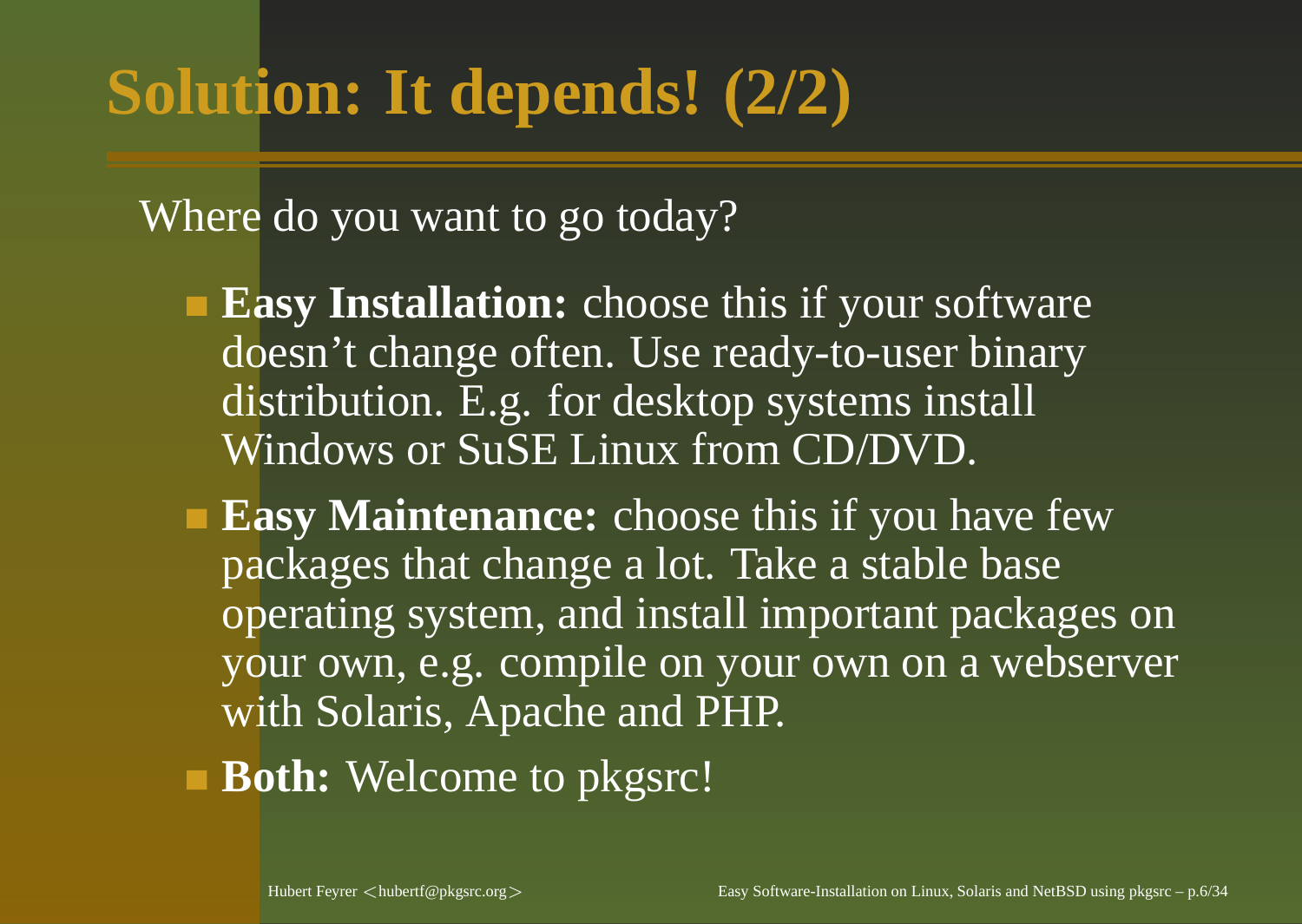#### **A Cross-Platform Solution: pkgsrc**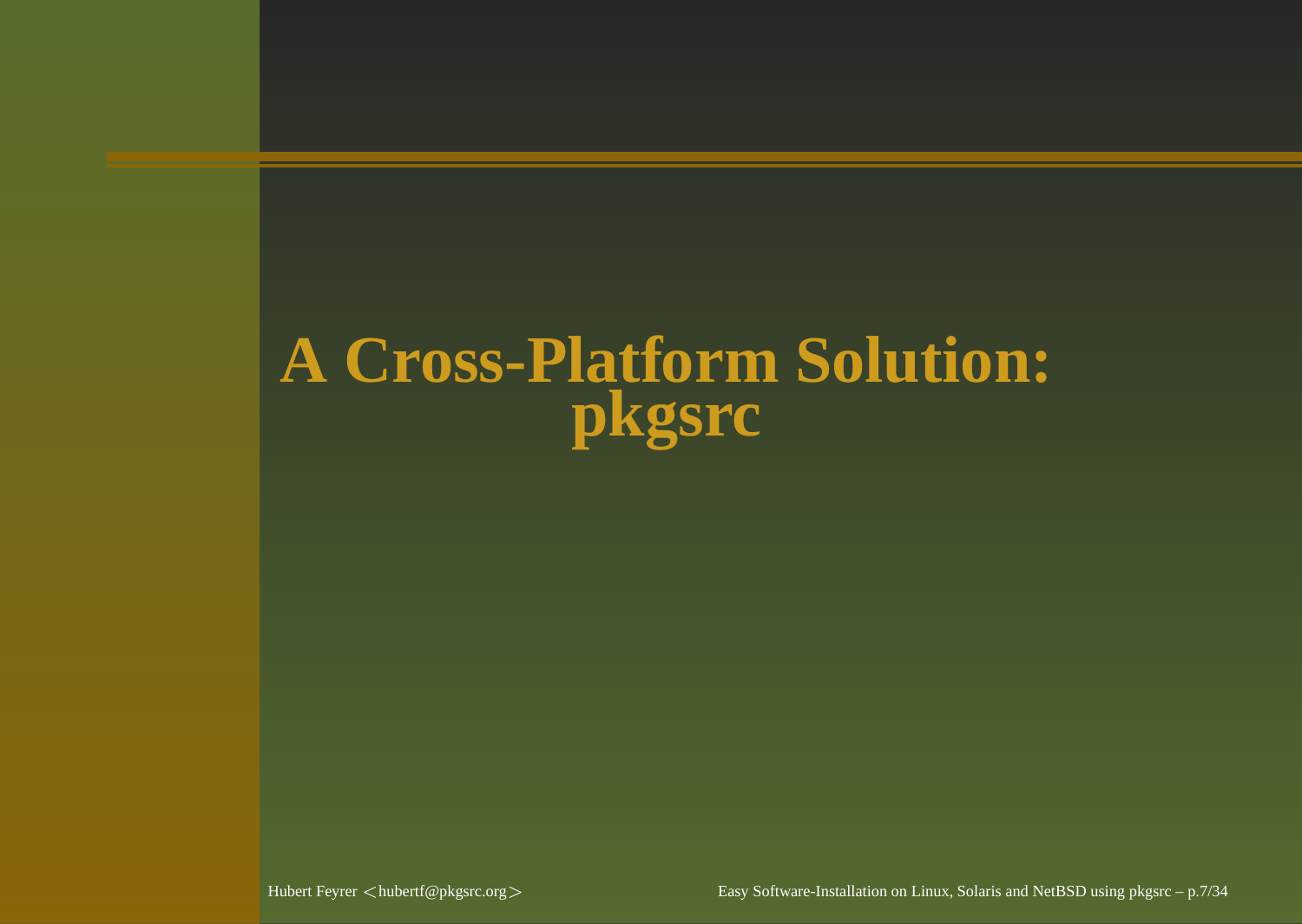## **Introducting pkgsrc**

- System for easy installation and updating of packages
- Source-based package managemen<sup>t</sup> system
- Uses original source code for compiling
- Creation and installation of binary packages is possible
- Components: Management tools & packages collection (pkgsrc)
- Automatic handling of dependencies (of course!?!)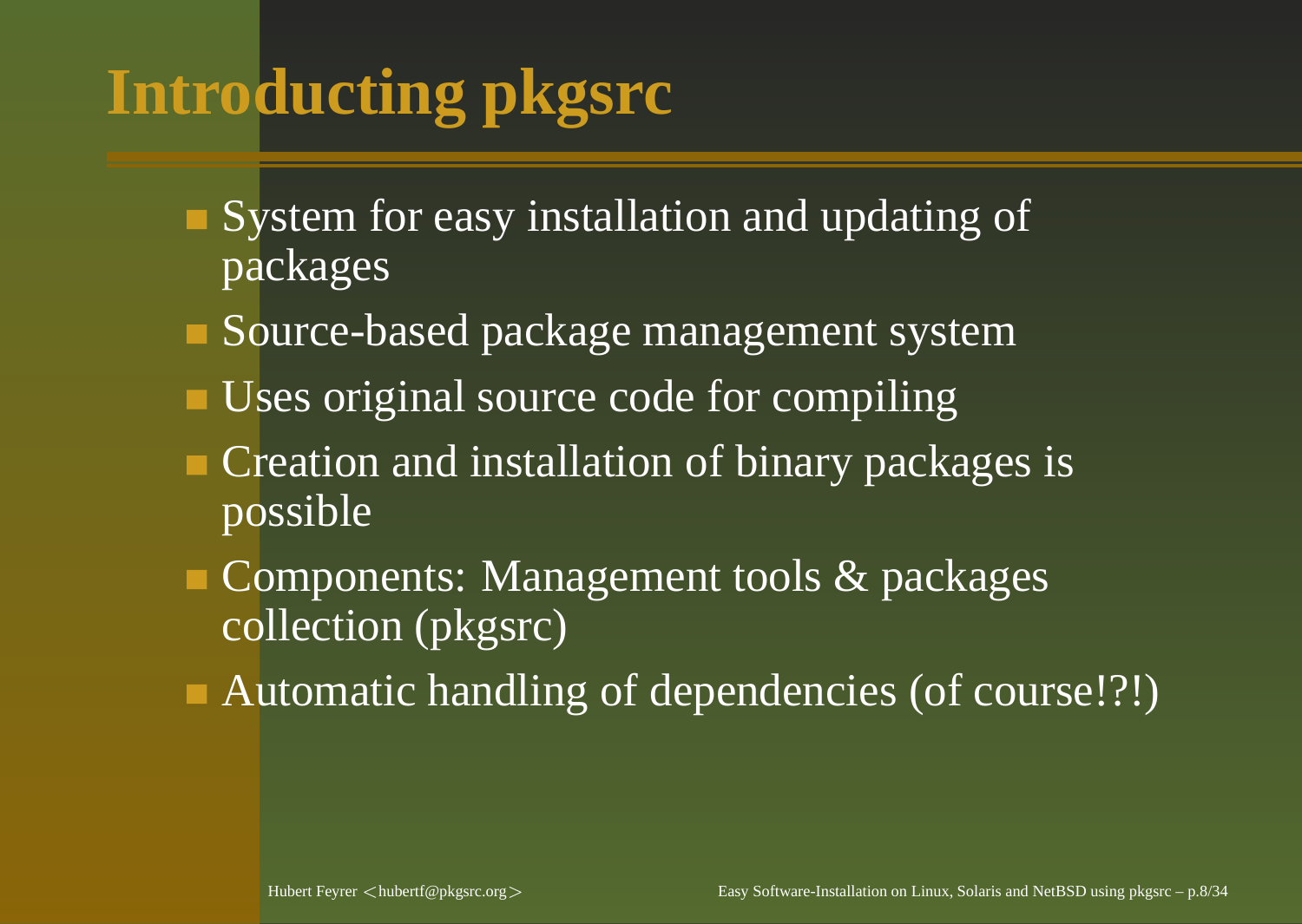### **Introducing pkgsrc (cont'd)**

- Originally ported from FreeBSD to NetBSD
- Primary development platform of pkgsrc: NetBSD
- Ported to: AIX, BSD/OS, Darwin, FreeBSD, Irix, Linux, NetBSD, OpenBSD, Solaris, Windows w/ "Interix"
- Linux Distributions: SuSE 9.0, Debian, ROOT Linux, Slackware, RedHat 8.1/9, Mandrake 9.2, Bluewall, ...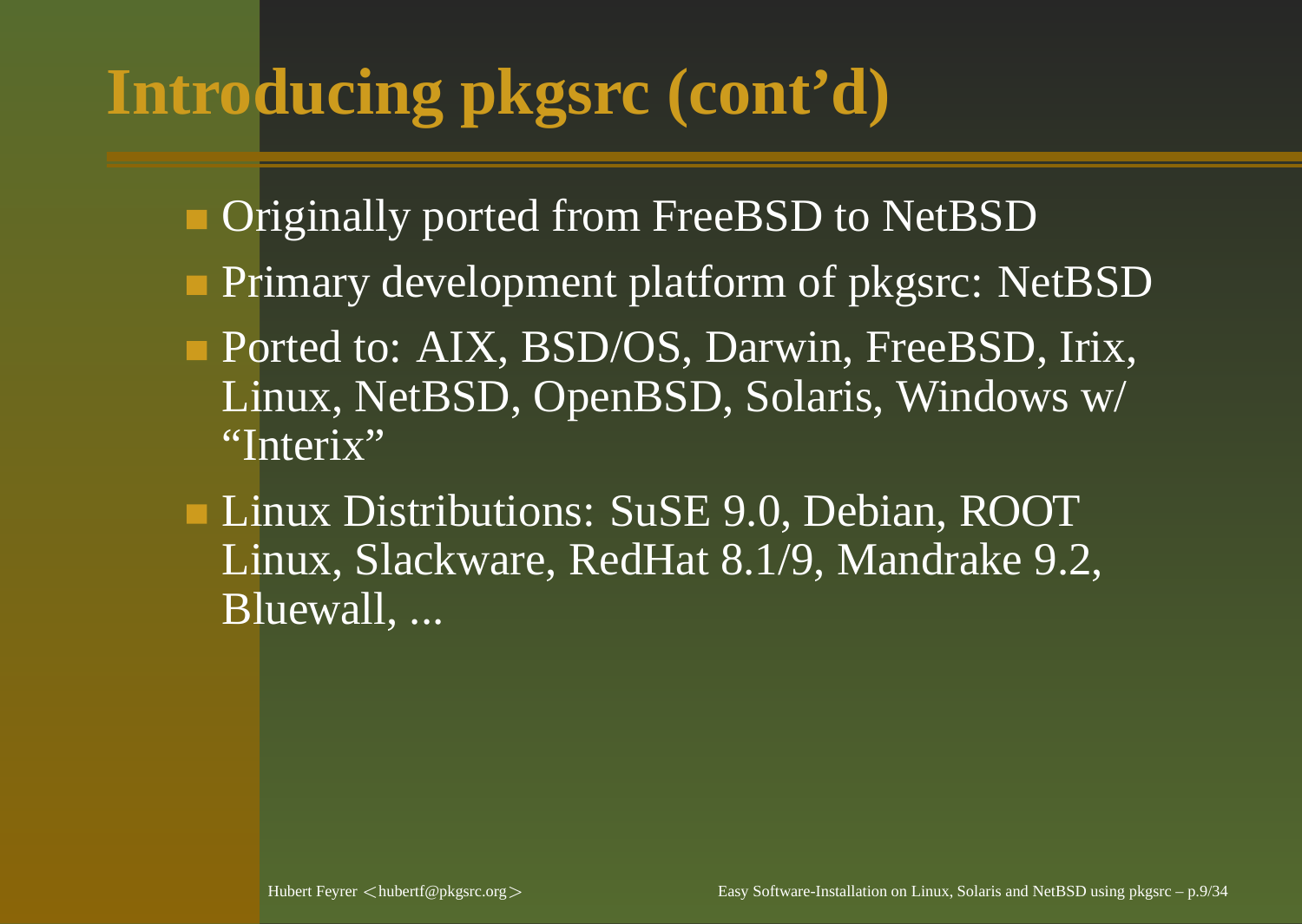## **pkgsrc in Detail**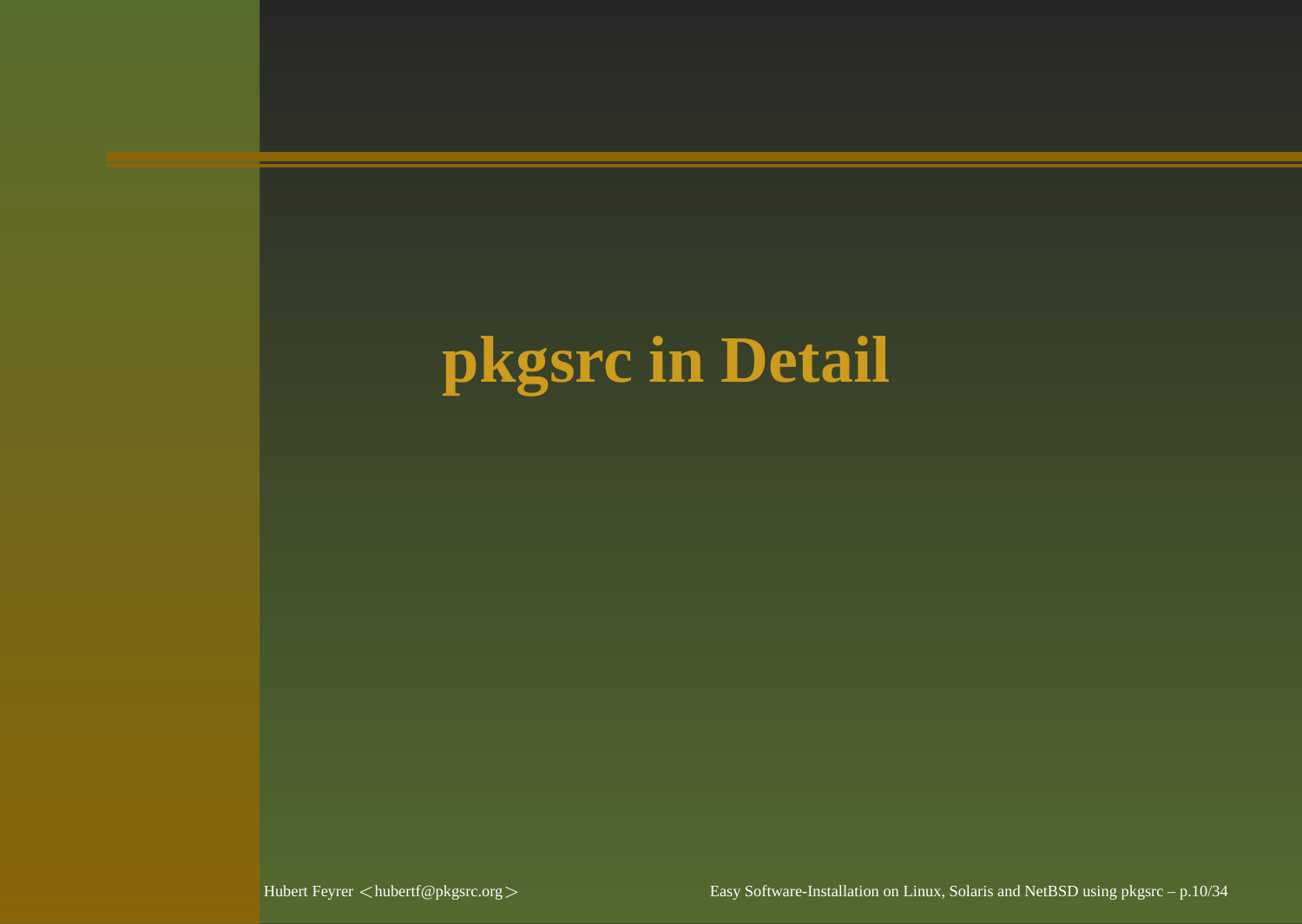## **How to get going**

Grab pkgsrc

Install bootstrap kit (binary, or compile via pkgsrc/bootstrap)

cd pkgsrc/www/mozilla

bmake install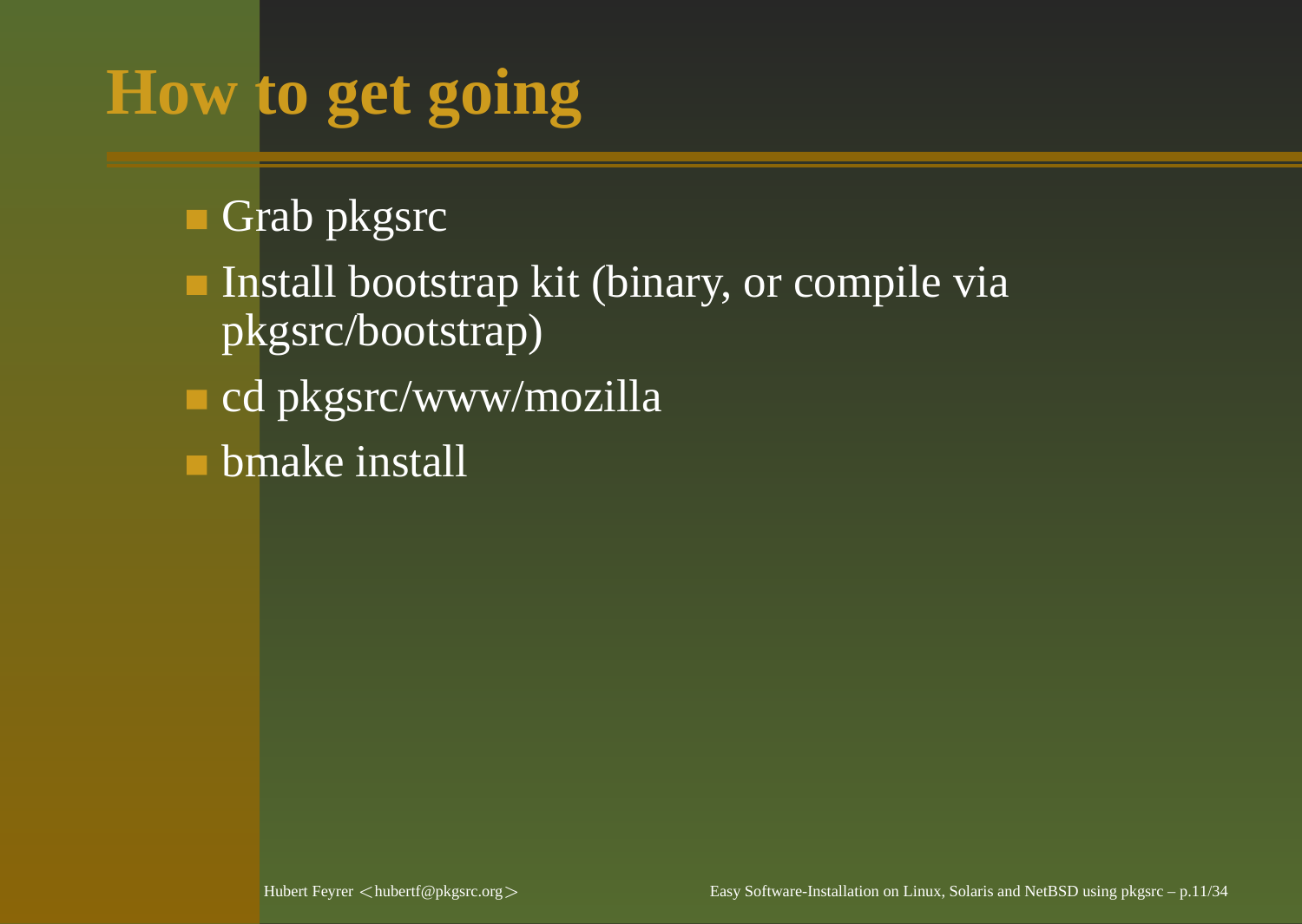## **Grabbing pkgsrc**

```
$ cd $HOME/OS
```

$$
\texttt{\$ env CVS\_RSH=ssh }\setminus
$$

 $\text{cvs}$  -d  $\backslash$ 

anoncvs@anoncvs.NetBSD.org:/cvsroot \

- co pkgsrc
- U pkgsrc/Makefile
- Upkgsrc/Packages.txt
- U pkgsrc/README

...

Alternative: ftp://ftp.NetBSD.org/pub/NetBSD/NetBSDcurrent/tar\_files/pkgsrc.tar.gz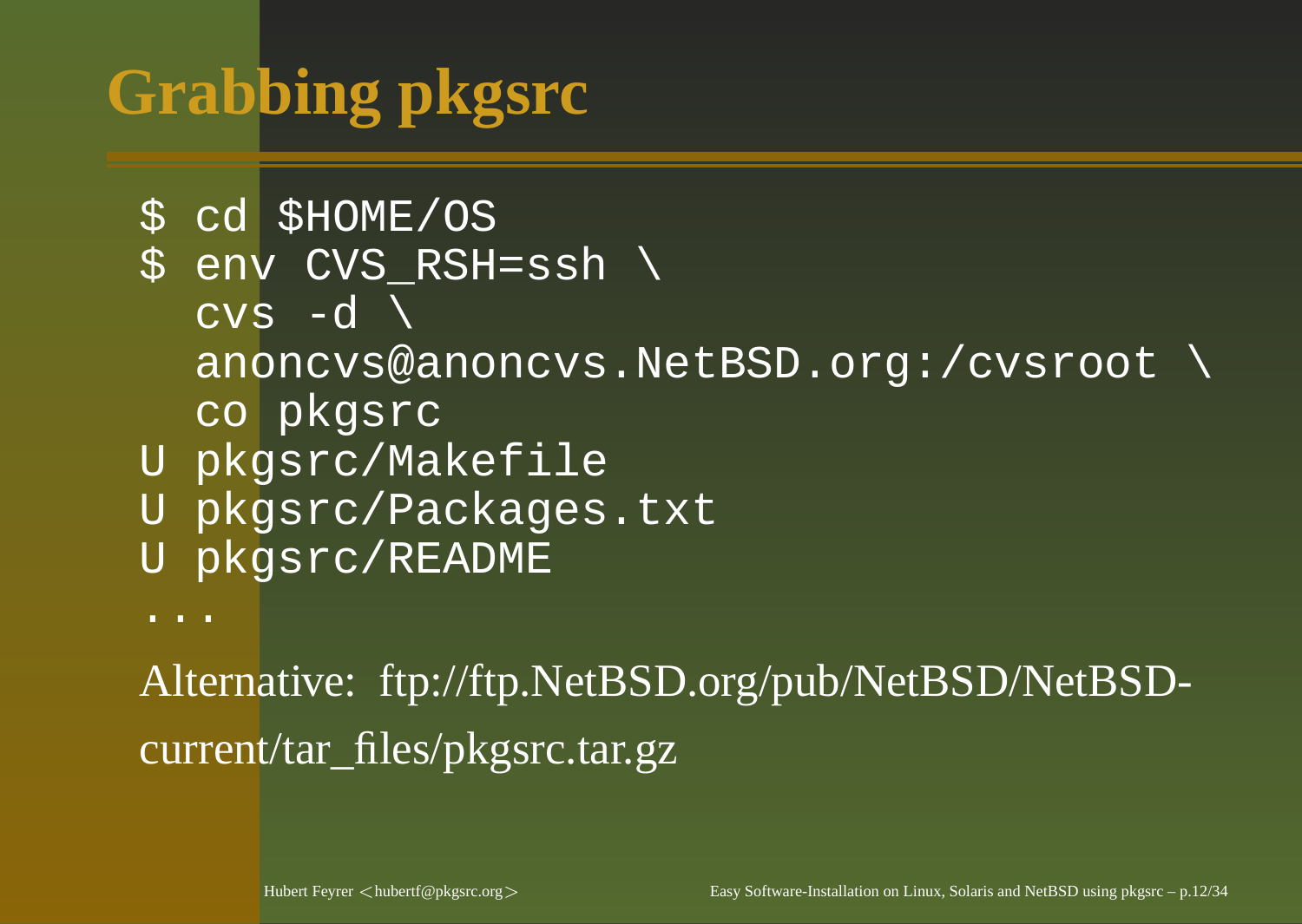### **Bootstrap Kit: Binaries**

Grab <sup>a</sup> precompiled binary or compile on your own Precompiled binary kits are available on http://www.pkgsrc.org/ for: Darwin 7.3.0/powerpc IRIX 6.5/mips Darwin 7.0/powerpc IRIX64 6.5/mips Darwin 6.6/powerpc OpenBSD 3.2/i386 Debian Linux/i386 OpenBSD 3.5/i386 **FreeBSD** 3.5/i386 Slackware 8.1/i386 **FreeBSD 5.1/i386** Slackware 9/i386 FreeBSD 5.2.1/i386 Solaris 8/sparc Interix 3.5 Solaris 9/sparc

Easy Software-Installation on Linux, Solaris and NetBSD using pkgsrc – p.13/34

Solaris 9/i386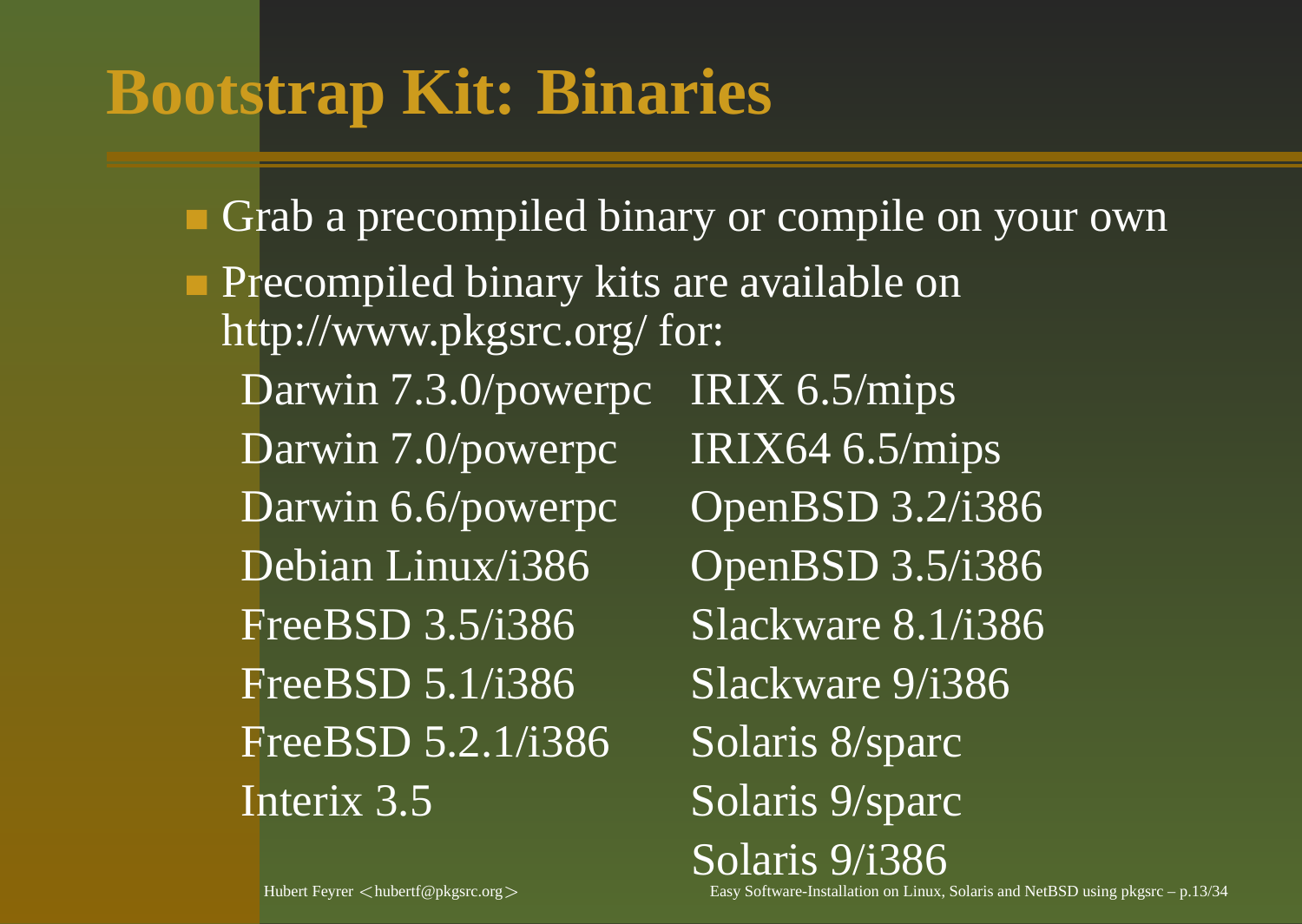## **Bootstrap Kit: Compiling (1/2)**

```
$ cd pkgsrc/bootstrap
$ export MY_HOME=$HOME/OS/OS-'uname -s'
$ export LOCALBASE=${MY_HOME}/pkg
$ export PKG_DBDIR=${MY_HOME}/db/pkg
$ ./bootstrap \
? --prefix=${LOCALBASE} \
? --pkgdbdir=${PKG_DBDIR} \
? --ignore-user-check
===> bootstrap command: ./bootstrap --prefix=/home/feyrer/OS/OS-Linux/pkg -
===> bootstrap started: Wed Dec 8 14:42:23 CET 2004
Working directory is: work
===> running: /usr/bin/sed -e 's|@DEFAULT_INSTALL_MODE@|'0755'|' files/inst
===> running: /bin/chmod +x work/install-sh
===> building as unprivileged user feyrer/bedienst
===> Building libnbcompat
===> running: /bin/sh work/install-sh -d -o feyrer -g bedienst work/libnbco
===> running: (cd work/libnbcompat; /bin/sh ./configure -C --prefix=/home/f
configure: creating cache config.cache
checking build system type... i686-pc-linux-gnu
checking host system type... i686-pc-linux-gnu
checking whether make sets $(MAKE)... yes
.....
```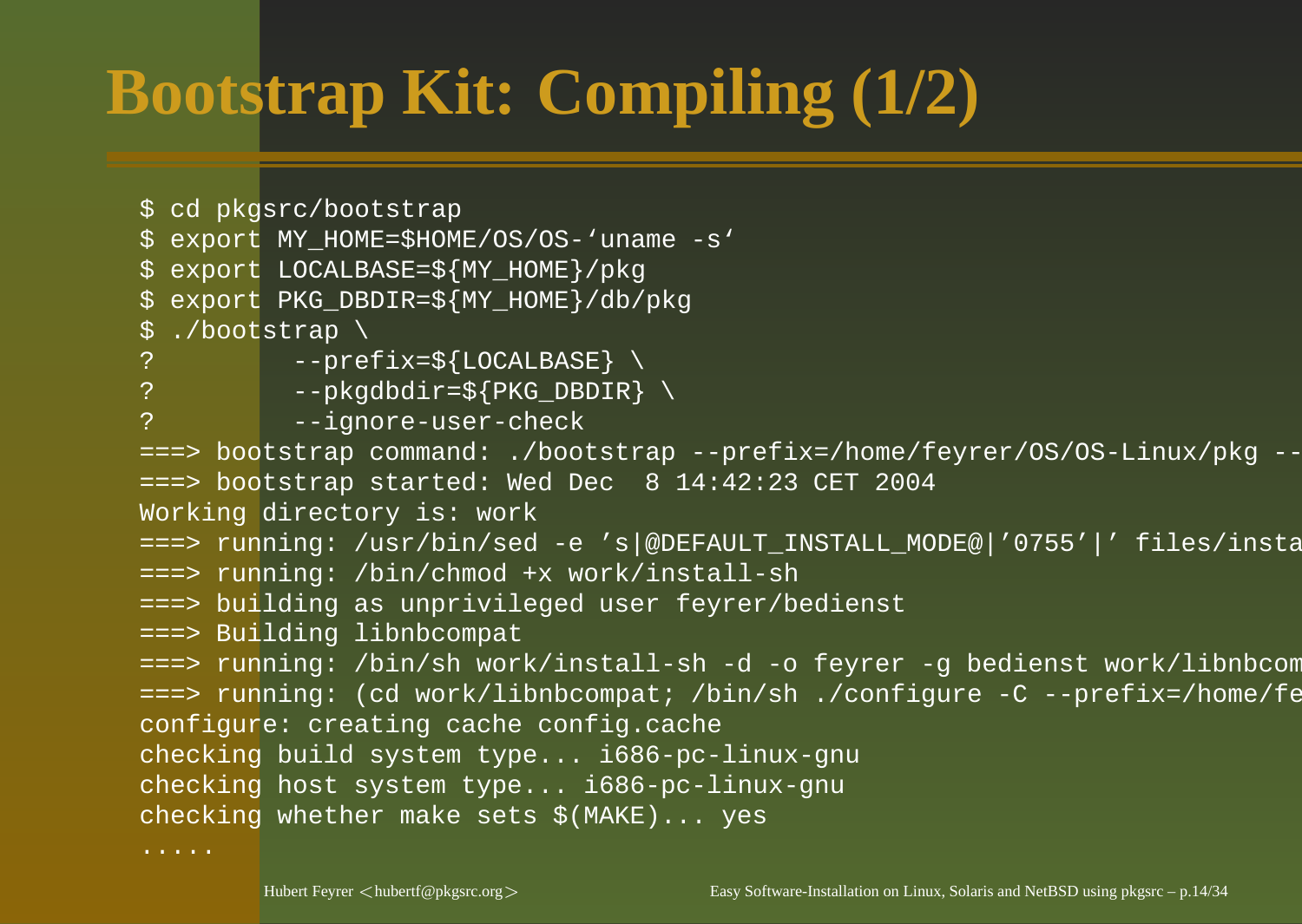## **Bootstrap Kit: Compiling (2/2)**

....

/usr/bin/install -c -m 444 linkfarm.cat1 /home3/bedienst/feyrer/OS/OS-Linux /usr/bin/install -c -m 444 pkg view.1 /home3/bedienst/feyrer/OS/OS-Linux/pk /usr/bin/install -c -m 444 pkg\_view.cat1 /home/feyrer/OS/OS-Linux/pkg/man/o ===> Installing packages(7) man page ===> running: /bin/sh work/install-sh -c -m 444 files/packages.cat7 /home/f

Please remember to add /home/feyrer/OS/OS-Linux/pkg/bin to your PATH envirc and /home/feyrer/OS/OS-Linux/pkg/man to your MANPATH environment variable,

An example mk.conf file "work/mk.conf.example" with the settings you provided to "bootstrap" has been created for you. Please copy work/mk.conf.example to /home/feyrer/OS/OS-Linux/pkg/etc/mk.conf.

You can find extensive documentation of the NetBSD Packages Collection in /home/feyrer/OS/pkgsrc/Packages.txt and packages(7).

```
Hopefully everything is now complete.
Thank you
===> bootstrap started: Wed Dec 8 14:44:09 CET 2004
===> bootstrap ended: Wed Dec 8 14:55:52 CET 2004
\boldsymbol{\zeta}
```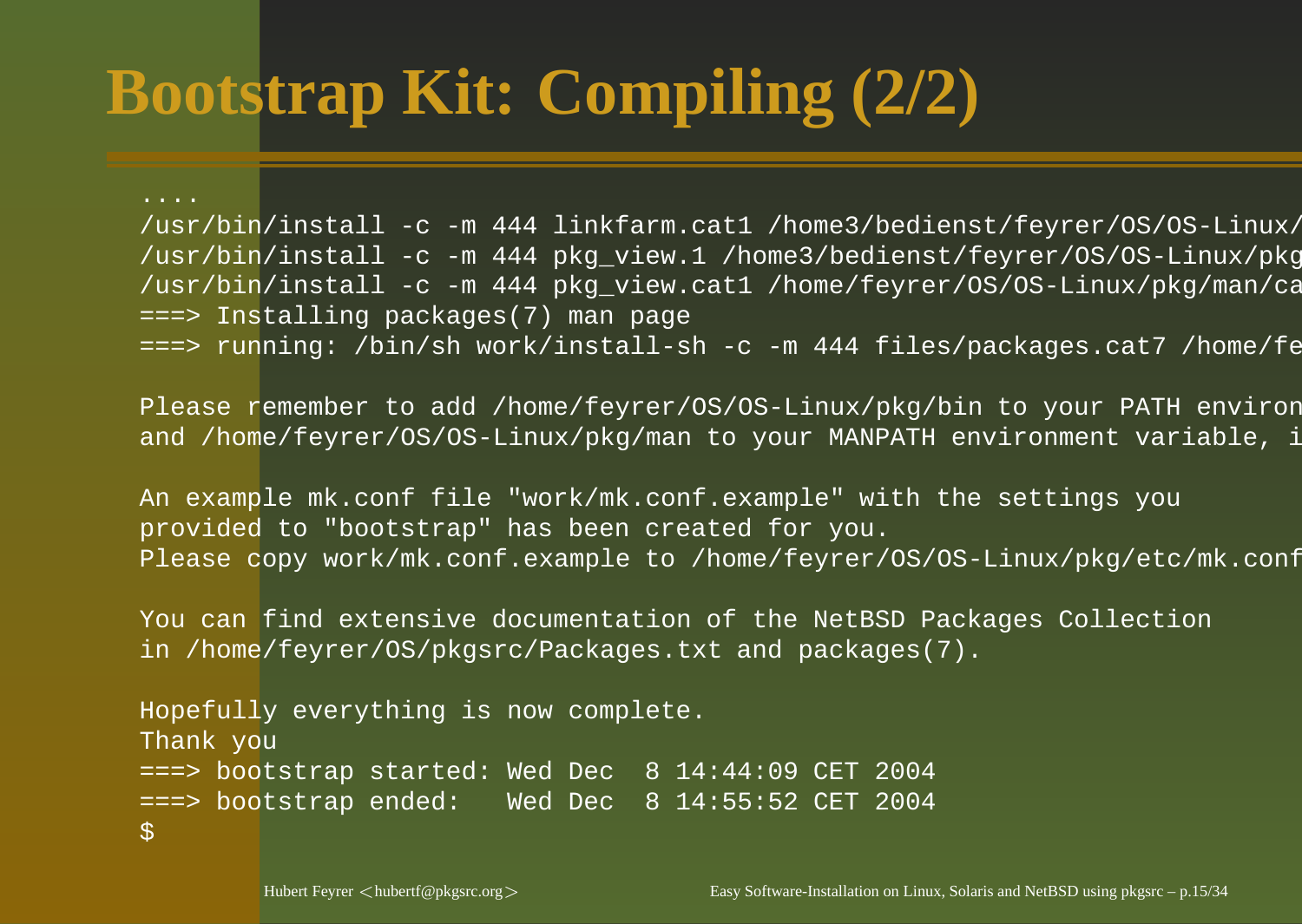### **Bootstrap Kit: Adjust \$PATH etc.**

```
$ cd $HOME/OS/OS-'uname -s'/pkg
$ export PATH='pwd'/bin:'pwd'/sbin:${PATH}
$ export PKG_DBDIR=$HOME/OS/OS-'uname -s'/db/pkg
\overline{\varsigma}$ pkg_info
digest-20021220 Message digest wrapper utility
```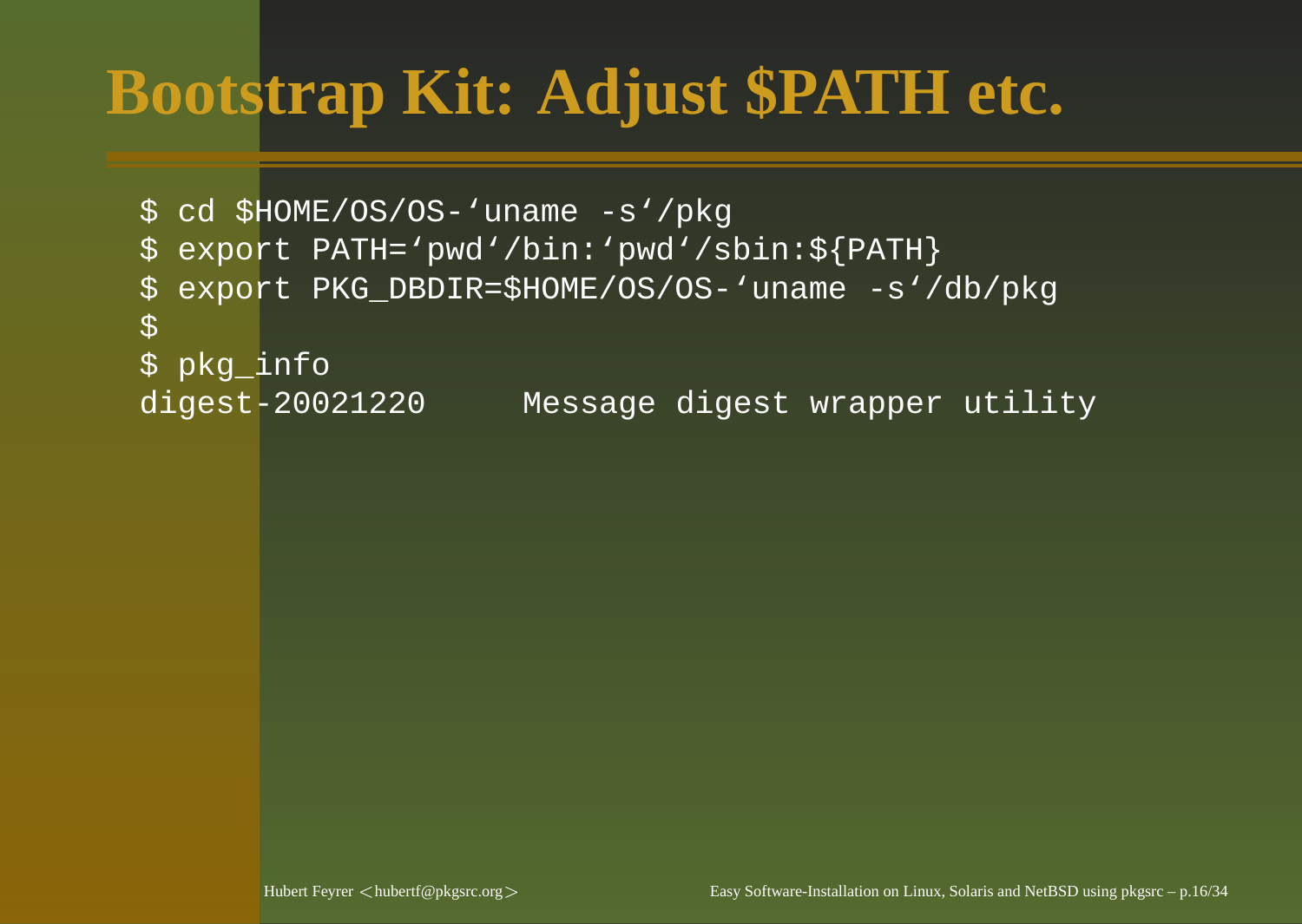The binaries installed by the bootstrap procedure provide the core functionality of the pkgsrc system:

\$ cd OS/OS-'uname -s'/pkg/ \$ ls bin sbin bin:bmake cpio digest ftp pax tar sbin:linkfarm pkg\_add pkg\_create pkg\_info mtreepkg\_admin pkg\_delete pkg\_view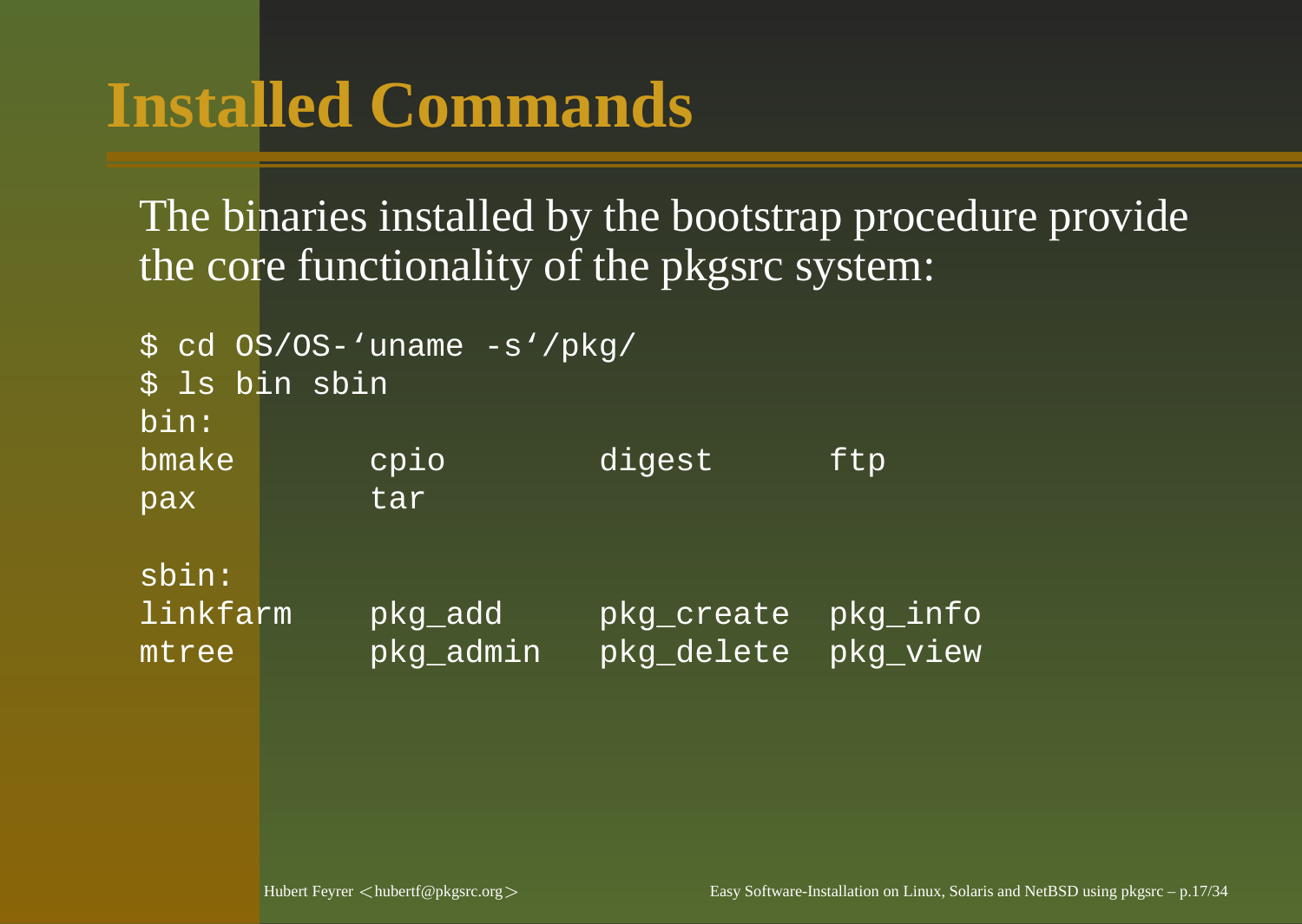### **Compiling Packages - Overview**

#### **Beware!** Make sure that instead of "make" the BSD-compatible "bmake" is being used!

```
$ export MAKECONF='pwd'/pkgsrc_env_no-root # see below
\overline{\varsigma}$ cd $HOME/OS/pkgsrc
$ cd misc/figlet
$ bmake
...$ bmake install
...\boldsymbol{\mathsf{S}}$ pkg_info
digest-20021220 Message digest wrapper utility
figlet-2.2.1nb2 Print text banners in fancy ASCII art ch
```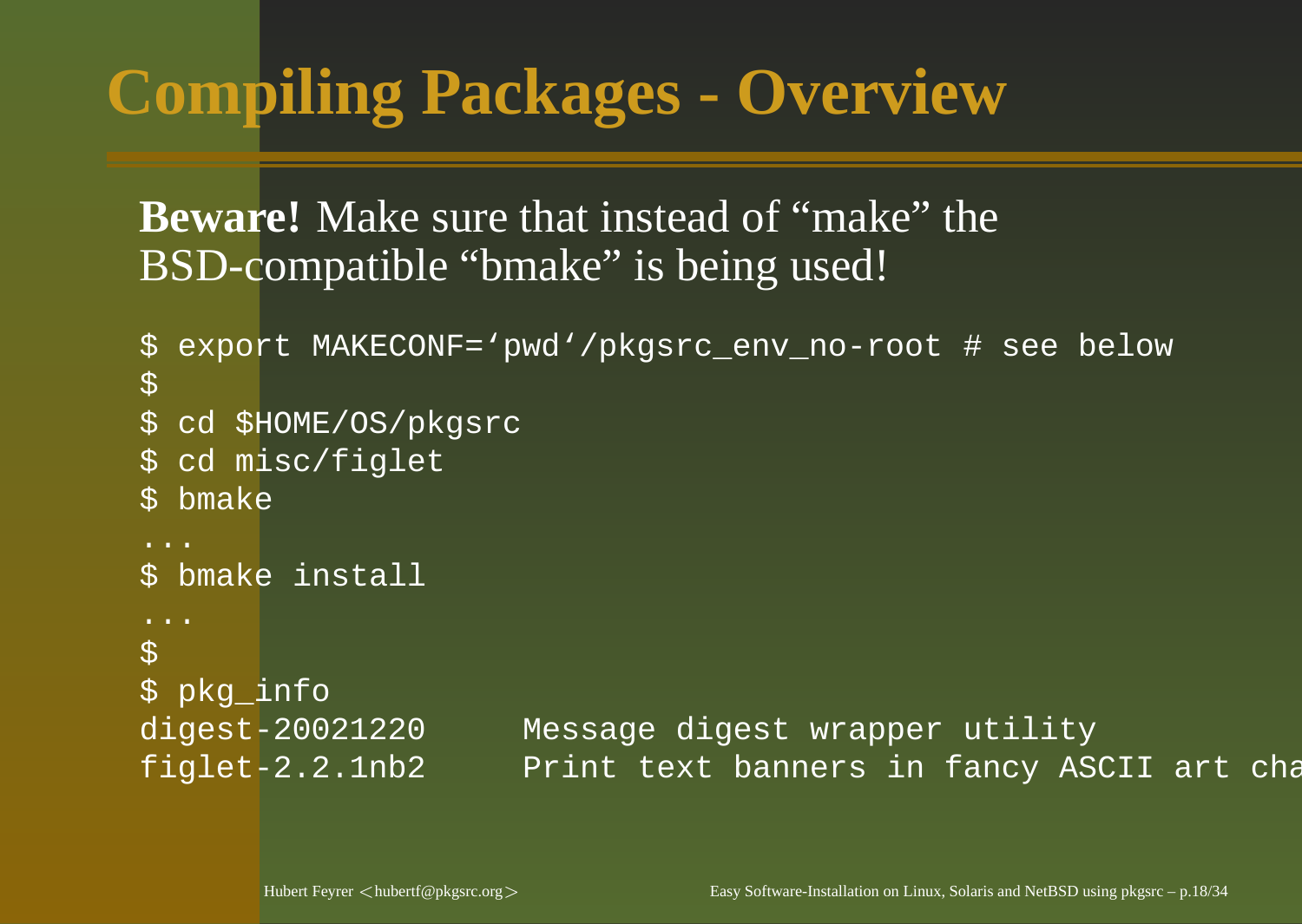## **Compiling Packages - Details (1/2)**

\$ bmake

- ===> \*\*\* No /home/feyrer/OS/OS-Linux/../distfiles/pkg-vulner
- ===> \*\*\* skipping vulnerability checks. To fix, install
- ===> \*\*\* the pkgsrc/security/audit-packages package and run
- ===> \*\*\* '/home/feyrer/OS/OS-Linux/pkg/sbin/download-vulnerability-list'. => Checksum OK for figlet221.tar.gz.
- work.i386 -> /home/feyrer/OS/OS-Linux/tmp/misc/figlet/work.i386
- ===> Extracting for figlet-2.2.1nb2
- ===> Patching for figlet-2.2.1nb2
- ===> Applying pkgsrc patches for figlet-2.2.1nb2
- ===> Overriding tools for figlet-2.2.1nb2
- ===> Configuring for figlet-2.2.1nb2
- ===> Building for figlet-2.2.1nb2
- gcc -O2 -DDEFAULTFONTDIR=\"/home/feyrer/OS/OS-Linux/pkg/shar chmod a+x figlet

```
gcc -O2 -o chkfont chkfont.c
```

```
\mathcal{S}
```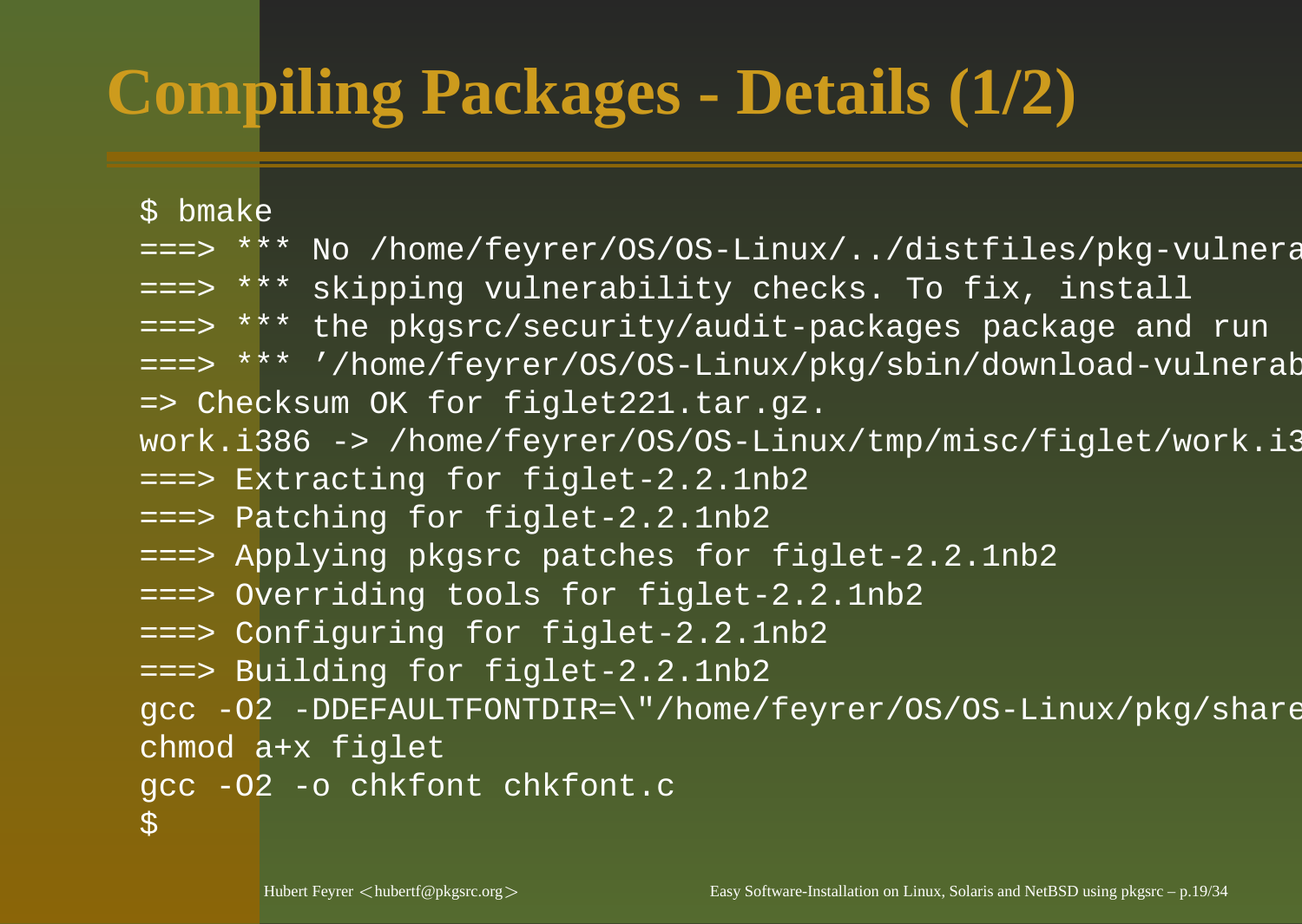## **Compiling Packages - Details (2/2)**

```
$ bmake install
===> Installing for figlet-2.2.1nb2
===> Becoming root@rfhinf032 to install figlet.
Warning: not superuser, can't run mtree.
Become root and try again to ensure correct permissions.
install -d -o feyrer -g bedienst -m 755 /home/feyrer/OS/OS-L
mkdir -p /home/feyrer/OS/OS-Linux/pkg/share/figlet
cp figlet /home/feyrer/OS/OS-Linux/pkg/bin
cp chkfont /home/feyrer/OS/OS-Linux/pkg/bin
chmod 555 figlist showfigfonts
cp figlist /home/feyrer/OS/OS-Linux/pkg/bin
cp showfigfonts /home/feyrer/OS/OS-Linux/pkg/bin
cp fonts/*.flf /home/feyrer/OS/OS-Linux/pkg/share/figlet
cp fonts/*.flc /home/feyrer/OS/OS-Linux/pkg/share/figlet
cp figlet.6 /home/feyrer/OS/OS-Linux/pkg/man/man6
===> Registering installation for figlet-2.2.1nb2
\overline{S}
```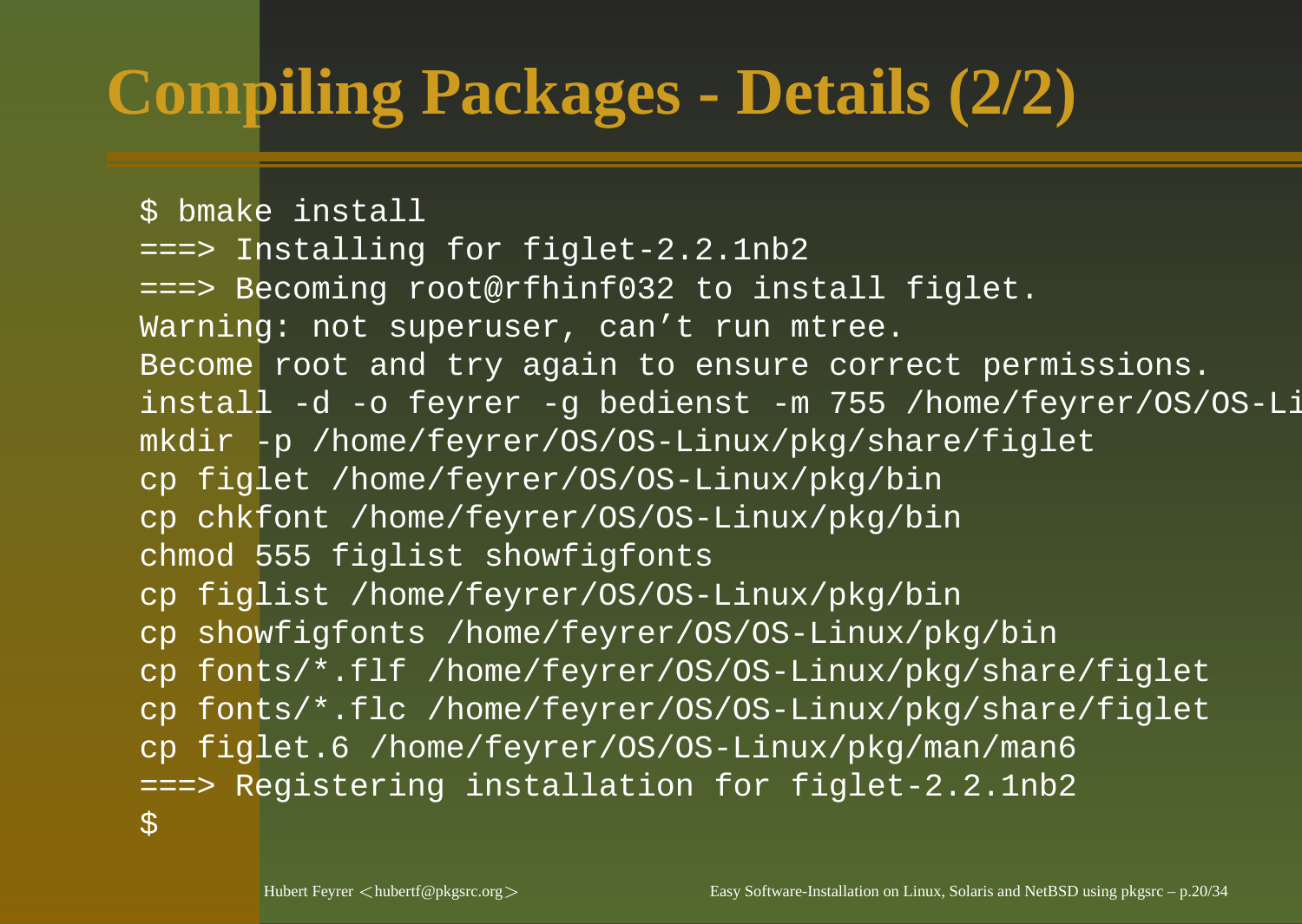## **Compiling Packages - Running**

```
$ type figlet
/home/feyrer/OS/OS-Linux/pkg/bin/figlet
\boldsymbol{\zeta}$ figlet Hello 'uname -s'
 _ _ _ _ _ _
| | | | <u>_ |</u> | | _ | | | (_)_ _ _ _ _ _
| |_| |/ _ \ | |/ _ \ | | | | '_ \| | | \ \/ /
| _ | __/ | | (_) | | |___| | | | | |_| |> <
|_| |_|\___|_|_|\___/ |_____|_|_| |_|\__,_/_/\_\
```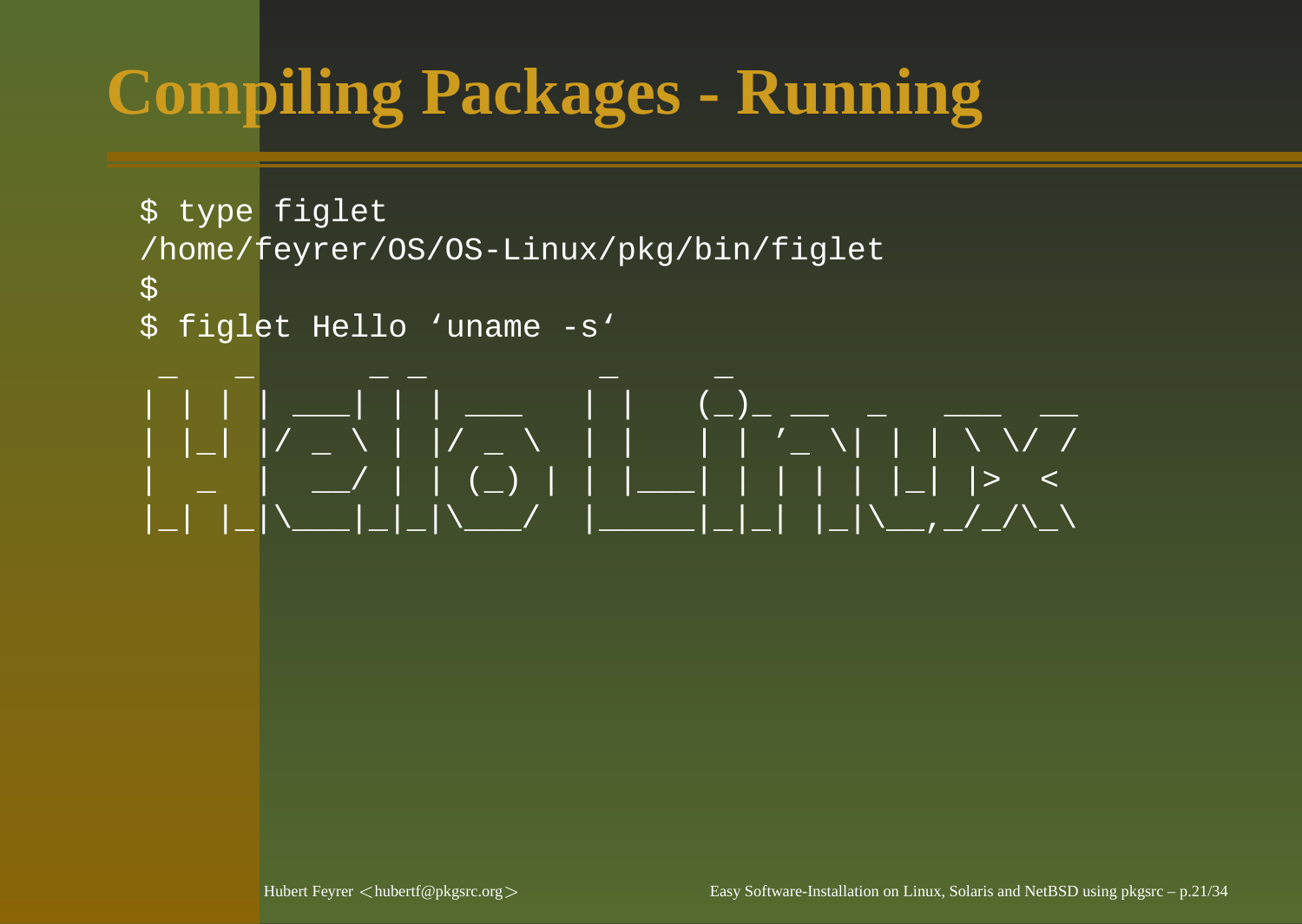## **Compiling as Non-root**

#### To use pkgsrc without root privileges, pu<sup>t</sup> the following into \$MAKECONF (shortened!):

| $MY\_NAME !=$ | whoami                             |                        |  |
|---------------|------------------------------------|------------------------|--|
| $MY$ GROUP! = | $ $ sed 's/ .*\$\$//'<br>groups    |                        |  |
| $MY$ HOME =   | $$ \{ HOME \} / OS$                |                        |  |
| BINOWN=       | $\frac{1}{2}$ $\{$ MY_NAME $\}$    |                        |  |
| BINGRP=       | $$$ {MY_GROUP}                     |                        |  |
| WRKOBJDIR=    | $$$ {MY_HOME}/tmp                  |                        |  |
| LOCALBASE=    | $$$ {MY_HOME}/pkg                  |                        |  |
| VARBASE=      | $\frac{1}{2}$ $\{MY\_HOME\} / var$ |                        |  |
| OBJMACHINE=   |                                    |                        |  |
| SU CMD=       | $/bin/sh -c$                       |                        |  |
| $CHOWN =$     | true                               |                        |  |
| CHGRP=        | true                               |                        |  |
| BINMODE=      | 755                                | # for Solaris strip(1) |  |

#### Complete: http://www.feyrer.de/OS/pkgsrc\_env\_no-root!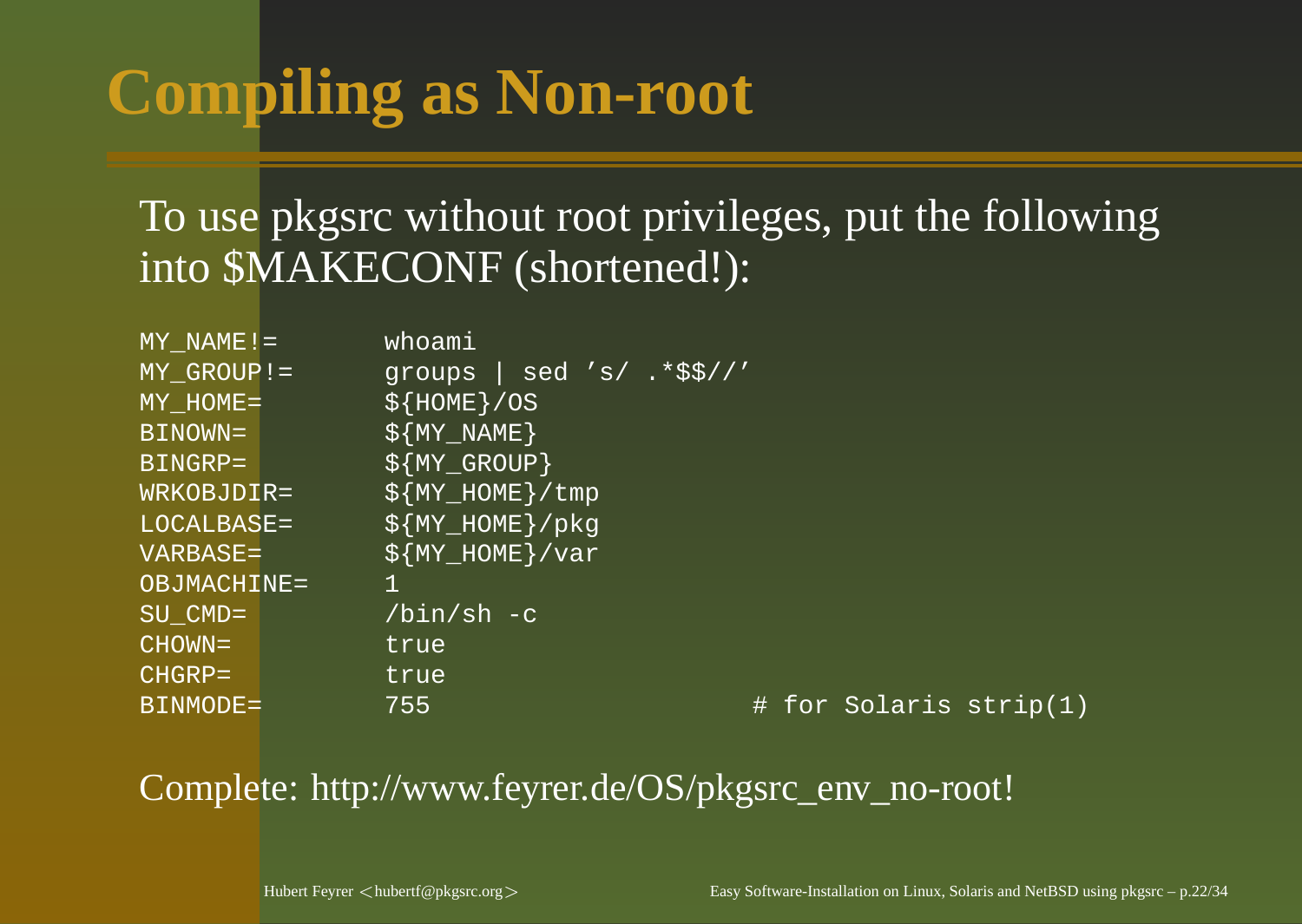- 1. make fetch: Download sources
- 2. make checksum: Ensure integrity
- 3. make install-depends: Install required packages
- 4. make extract: Unpack
- 5. make patch: Apply patches
- 6. make configure: Configure
- 7. make build: Compile
- 8. make install: Install and register package (for pkg\_info(1), pkg\_delete(), etc.)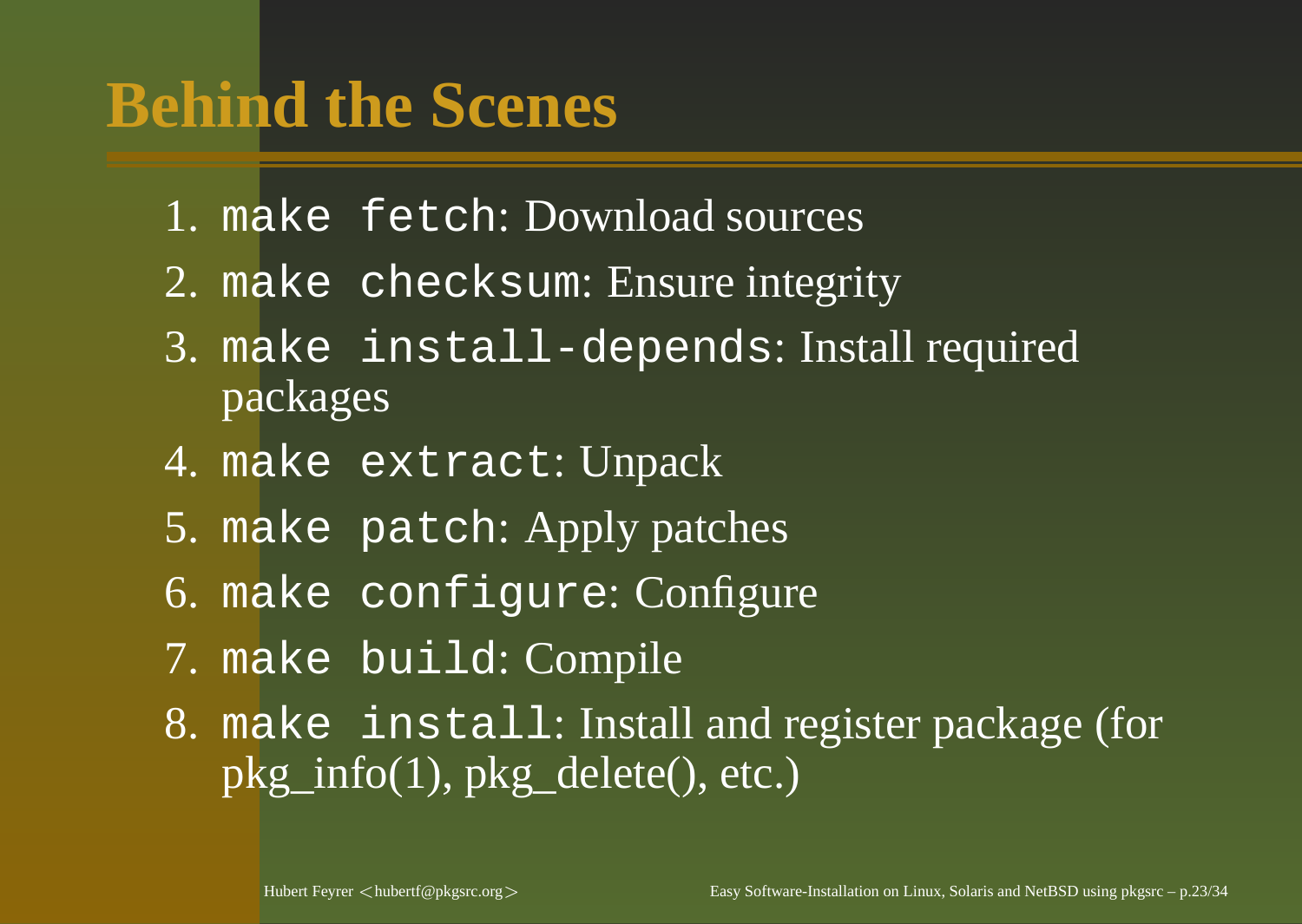### **Other Interesting Targets**

- make package: Create binary package for pkg\_add(8)
- make clean: Remove working directory
- make deinstall: Deinstall package
- make replace: Replace installed package with new version
- make update: Rebuild package and all dependencies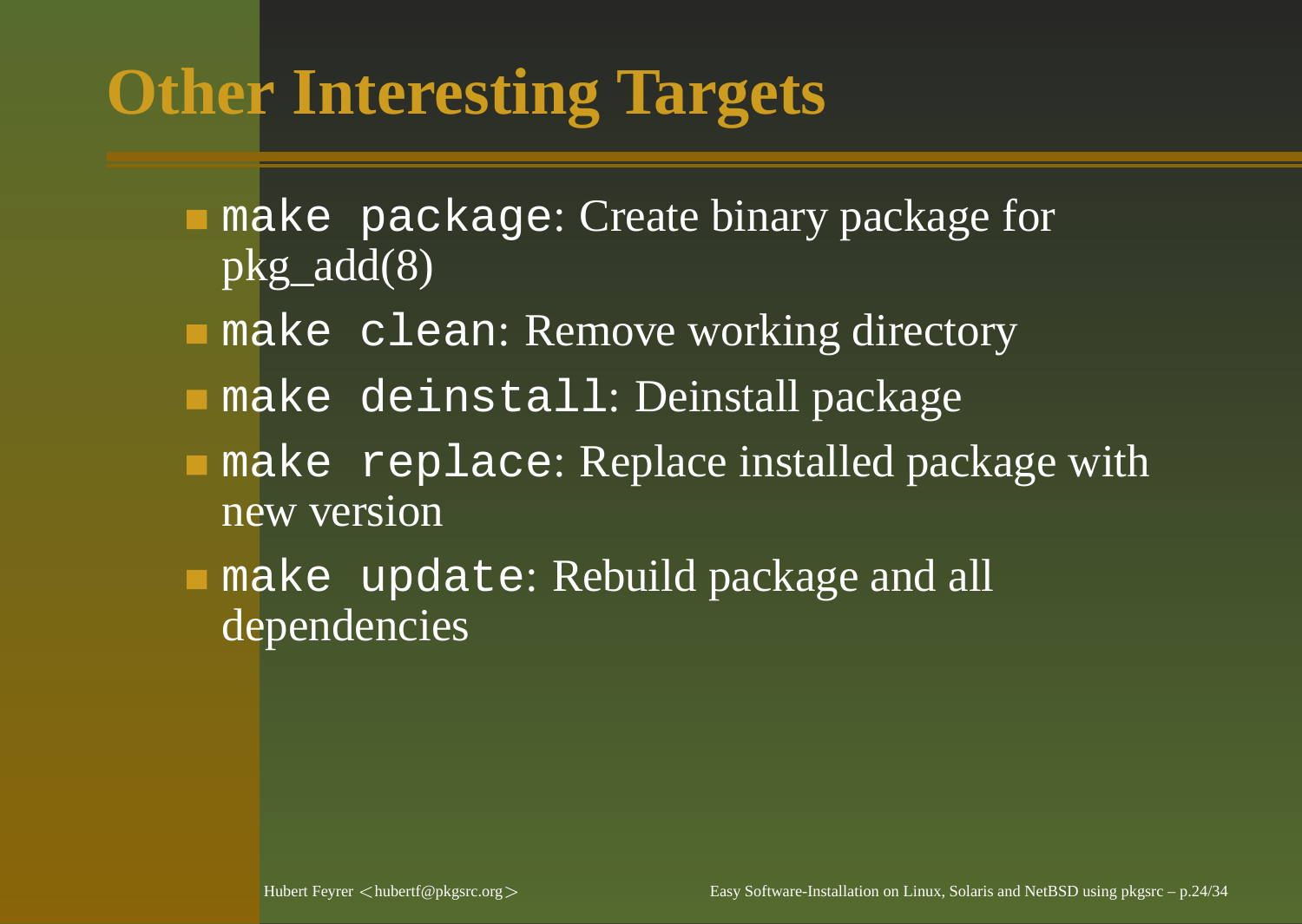## **What packages are there: Categories**

\$ cd .../pkgsrc/  $$$   $1s$ CVSMakefilePackages.txt distfiles mail print READMEarchiversaudiobenchmarksbiology fonts mk templates bootstrap games multimedia textproc cadchatcommsconverterscross

inputmethod parallel x11

databases lang pkglocate devel licenses pkgtools doc math regress editors mbone security emulators meta-pkgs shells finance misc sysutils geography net time graphics news wm ham packages www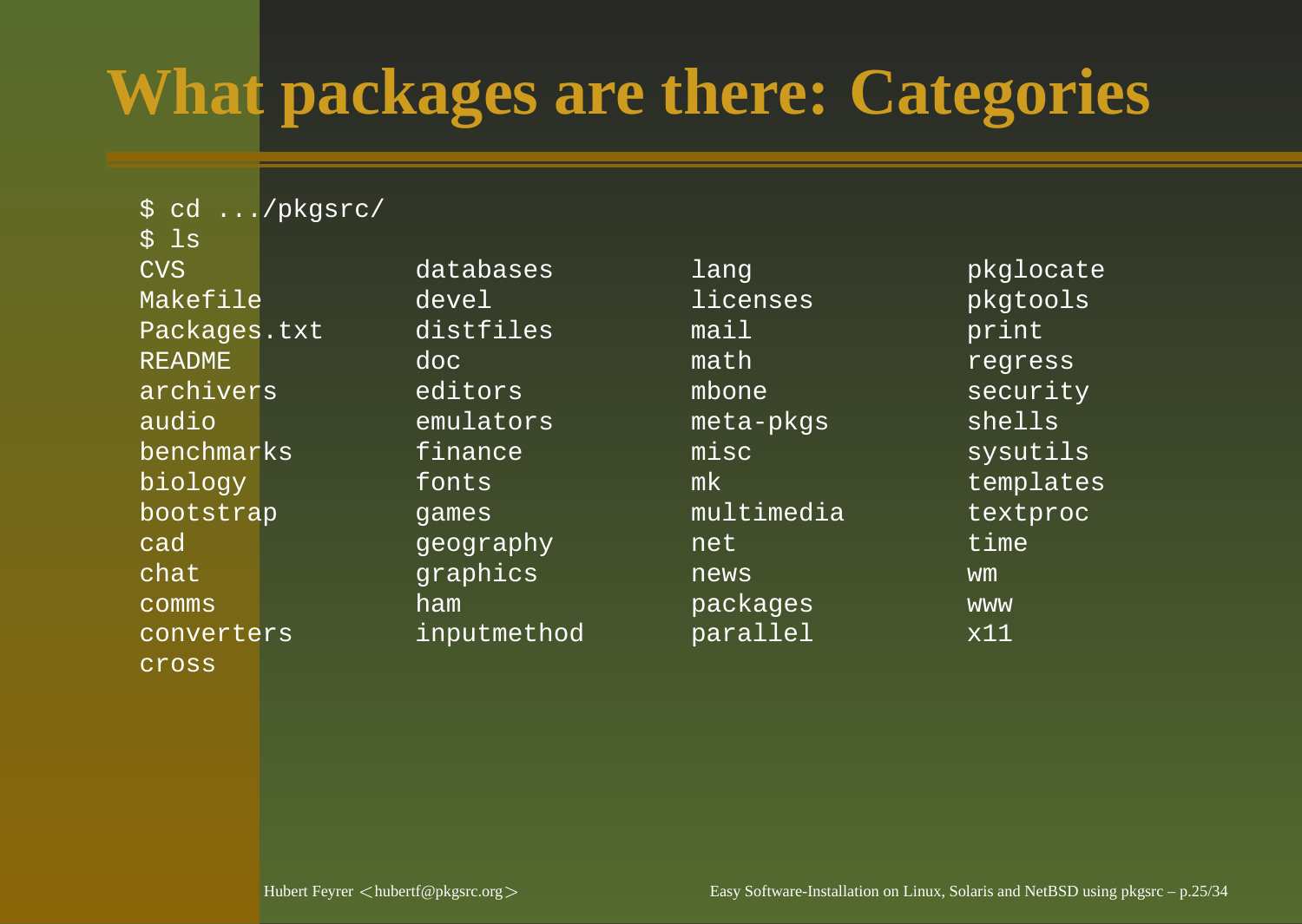## **Example:d WWW Category**

\$ cd .../pkgsrc \$ ls www CVSMakefileMosaicap-auth-ldap curl libwww p5-FCGI ap-bandwidth emacs-w3m make\_album p5-HTML-Parser

 cadaver jakarta-servletap p5-Apache-Test calamaris jakarta-tomcat p5-Apache-ePerl cgic jakarta-tomcat4 p5-CGI SpeedyCGI cgicc jsdk20 p5-CGI-Applicatio adzap cgilib jssi p5-CGI-FastTempla amaya checkbot kannel p5-CGI-FormBuilde analog chimera kdewebdev3 p5-CGI-Kwiki ap-Embperl clearsilver kimagemapeditor p5-CGI-Minimal ap-access-referer cocoon lhs b5-CGI-Session ap-aolserver communicator libghttp p5-CGI Lite ap-auth-cookie cronolog libgtkhtml p5-ExtUtils-XSBui ap-auth-mysql cvsweb liferea p5-HTML-Clean ap-auth-pam dillo links p5-HTML-FillInFor ap-auth-pgsql drivel links-gui p5-HTML-FixEntiti ap-auth-postgresq elinks lynx b5-HTML-Format ap-auth-script elinks04 mMosaic p5-HTML-Mason

...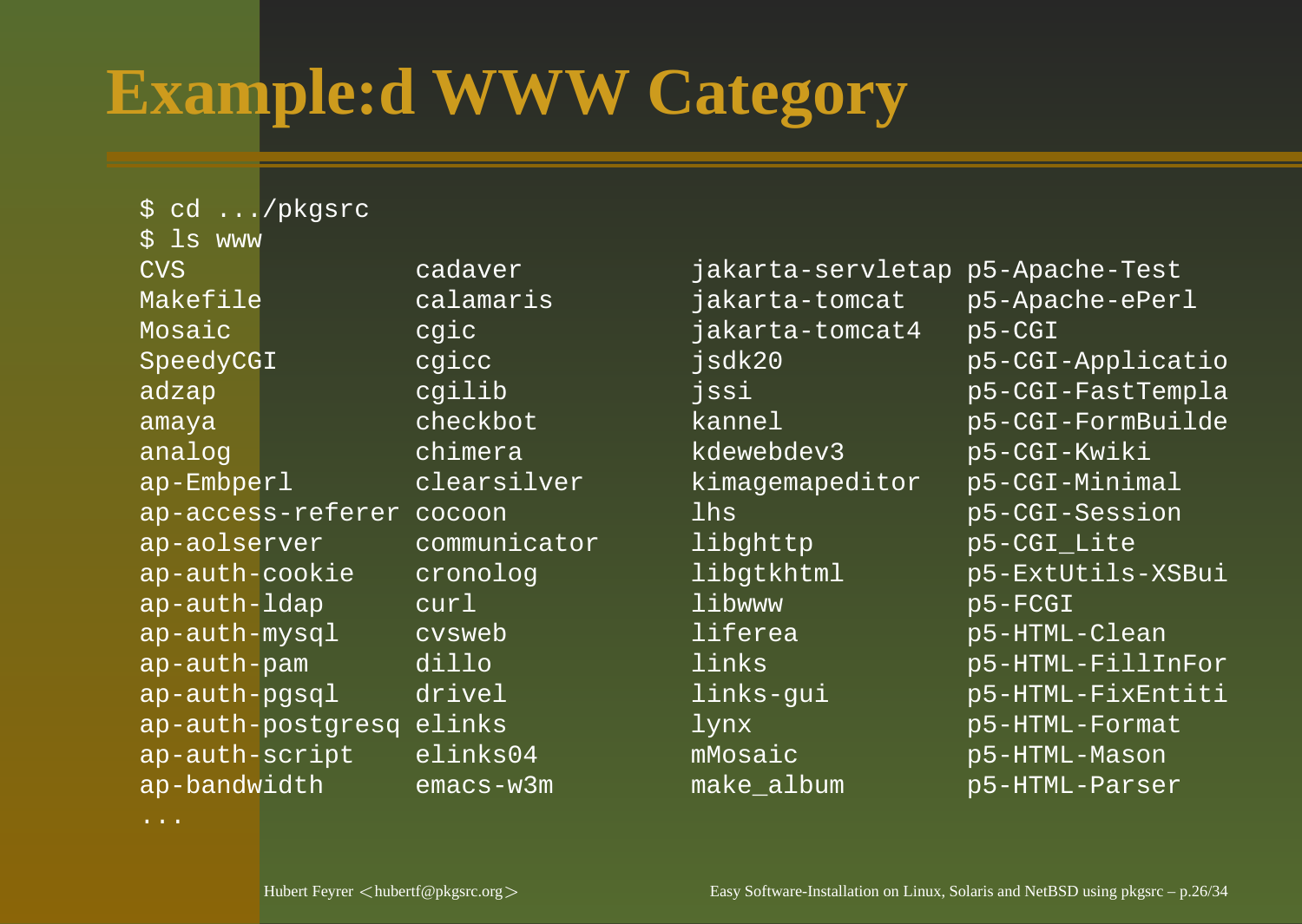### **Number of Available Packages**

```
$ date
Wed Dec 8 15:16:19 MET 2004
\boldsymbol{\zeta}$ cd .../pkgsrc/
$ ls */*/Makefile | wc -l
    5189 <- pkgsrc
$ ls wip/*/Makefile | wc -l
    940 <- SourceForge's pkgsrc-wip
$ expr 5189 + 940
6129 <- total
```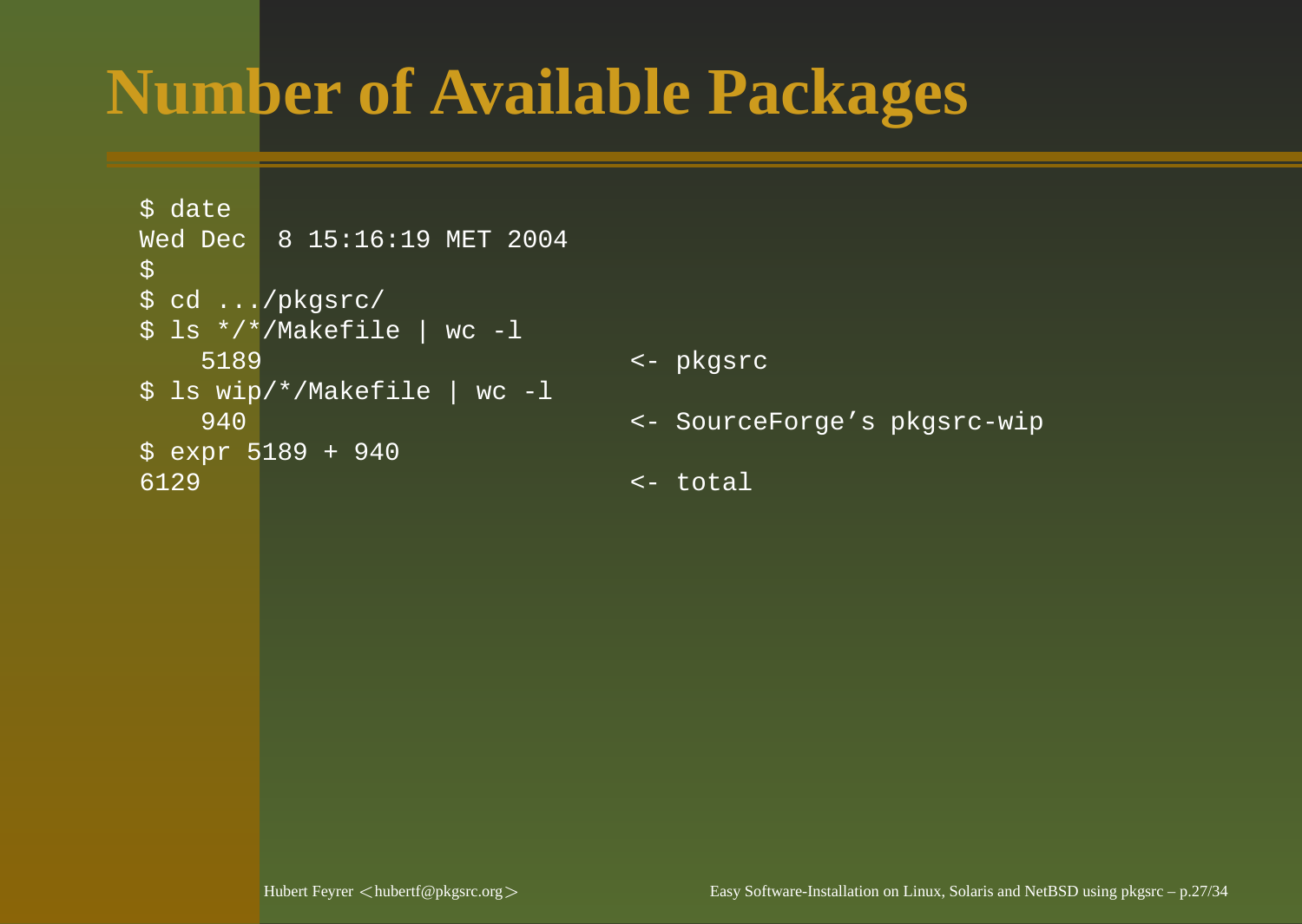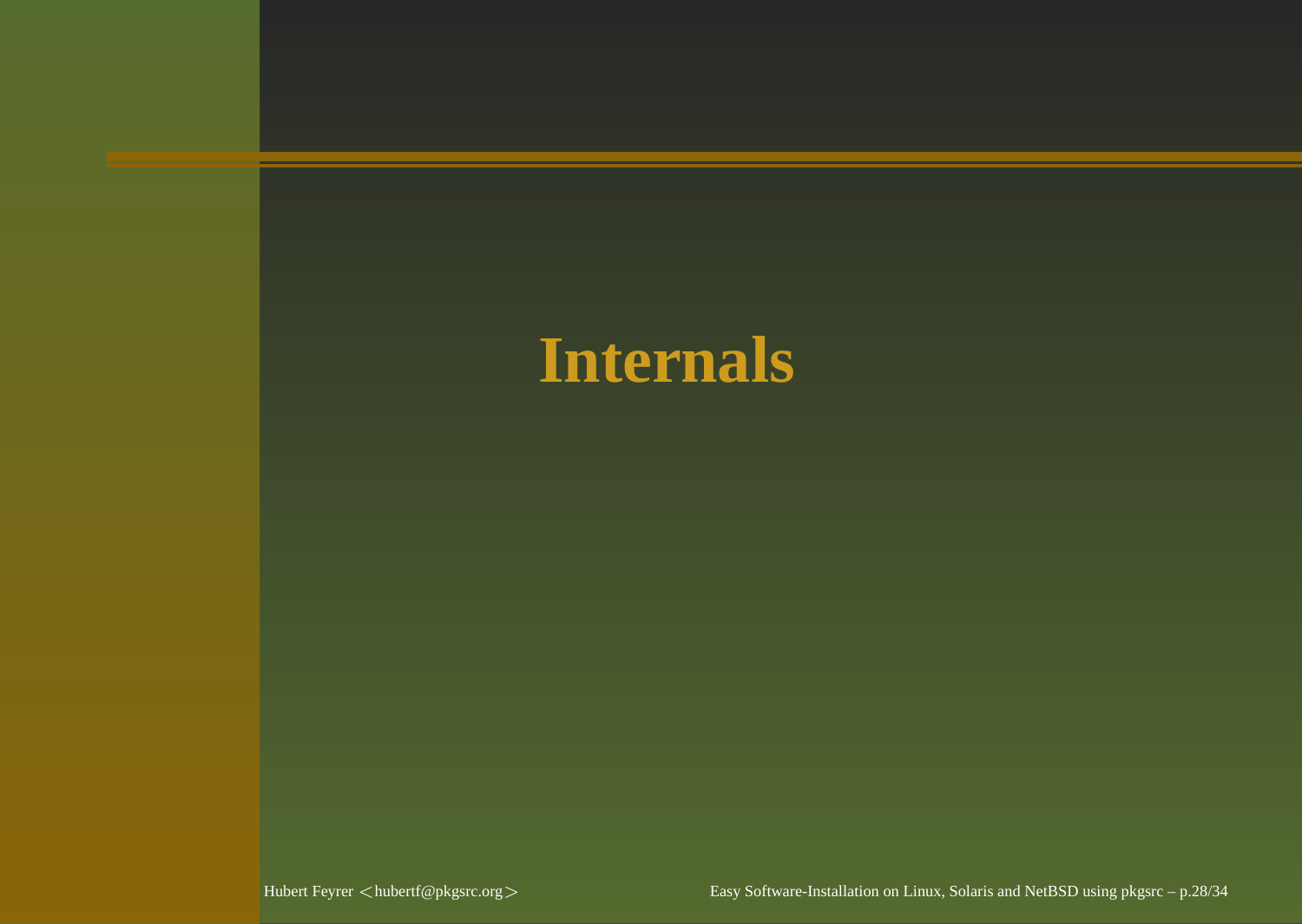#### **Makefile: Construction Manual**

\$ cat x11/xteddy/Makefile # \$NetBSD: Makefile,v 1.10 2002/08/25 21:52:57 jlam Exp \$

| DISTNAME=           | $x$ teddy-1.1                                                 |
|---------------------|---------------------------------------------------------------|
| CATEGORIES=         | $x11$ games                                                   |
| MASTER SITES=       | http://www.ITN.LiU.SE/~stegu/xteddy/                          |
| MAINTAINER=         | johnam@mail.kemper.org                                        |
| $HOMEPAGE =$        | http://www.ITN.LiU.SE/~stegu/xteddy                           |
| COMMENT=            | Xteddy is a cuddly teddy bear for your X Windows desktop      |
| USE_BUILDLINK2= YES |                                                               |
| $USE X11=$          | YES.                                                          |
| GNU CONFIGURE= YES  |                                                               |
|                     |                                                               |
| pre-install:        |                                                               |
|                     | $\frac{1}{2}$ {INSTALL_DATA_DIR} \$ {PREFIX} / share / xteddy |
|                     | \${INSTALL_DATA_DIR} \${PREFIX}/share/xteddy/pixmaps          |
|                     |                                                               |

.include "../../graphics/xpm/buildlink3.mk"

```
.include "../../mk/bsd.pkg.mk"
```
Hubert Feyrer <hubertf@pkgsrc.org>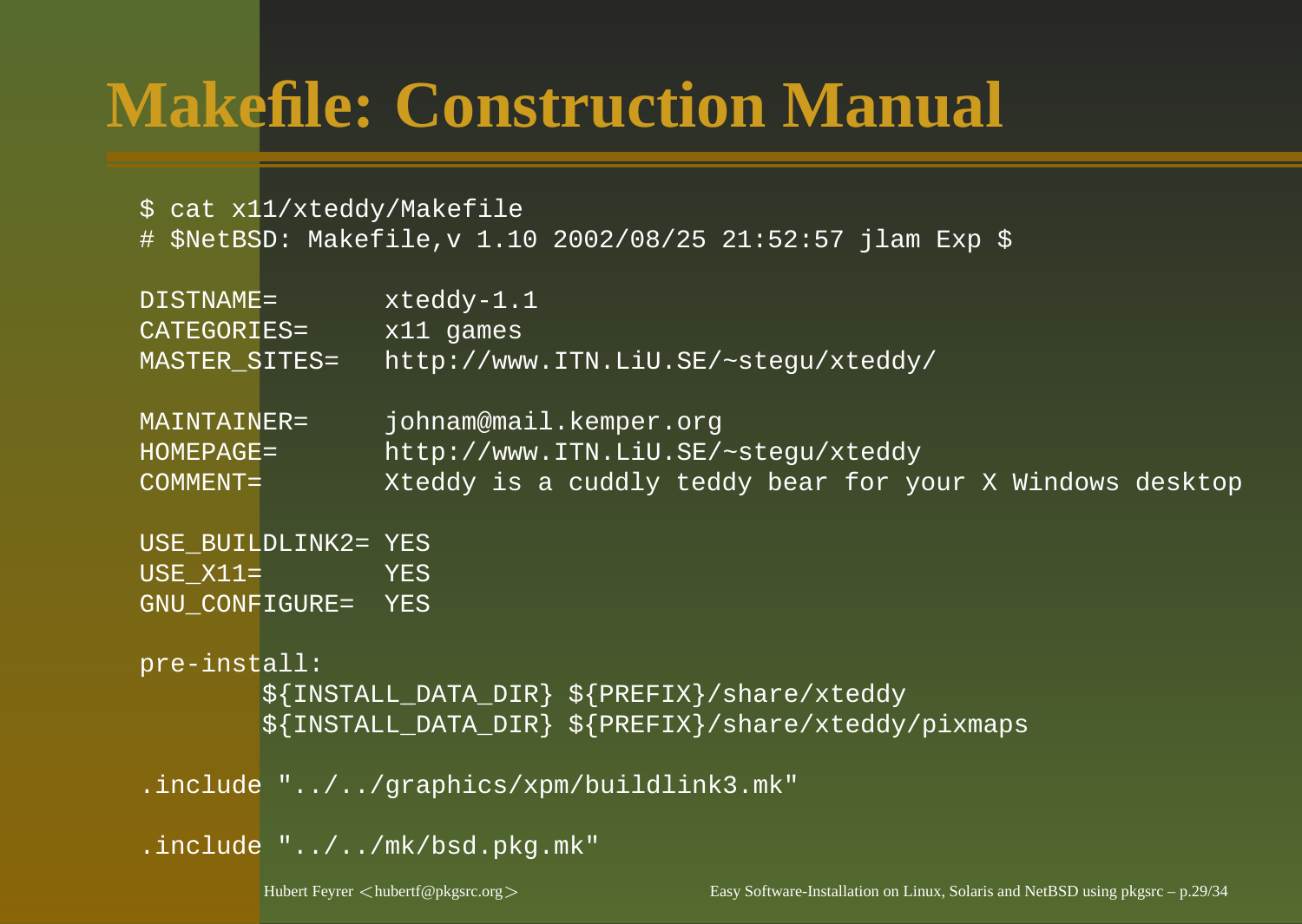#### **Dependencies**

#### Various ways:

Compile-time only: BUILD\_DEPENDS Compile- and runtime: DEPENDS Compile- and runtime: buildlink3.mk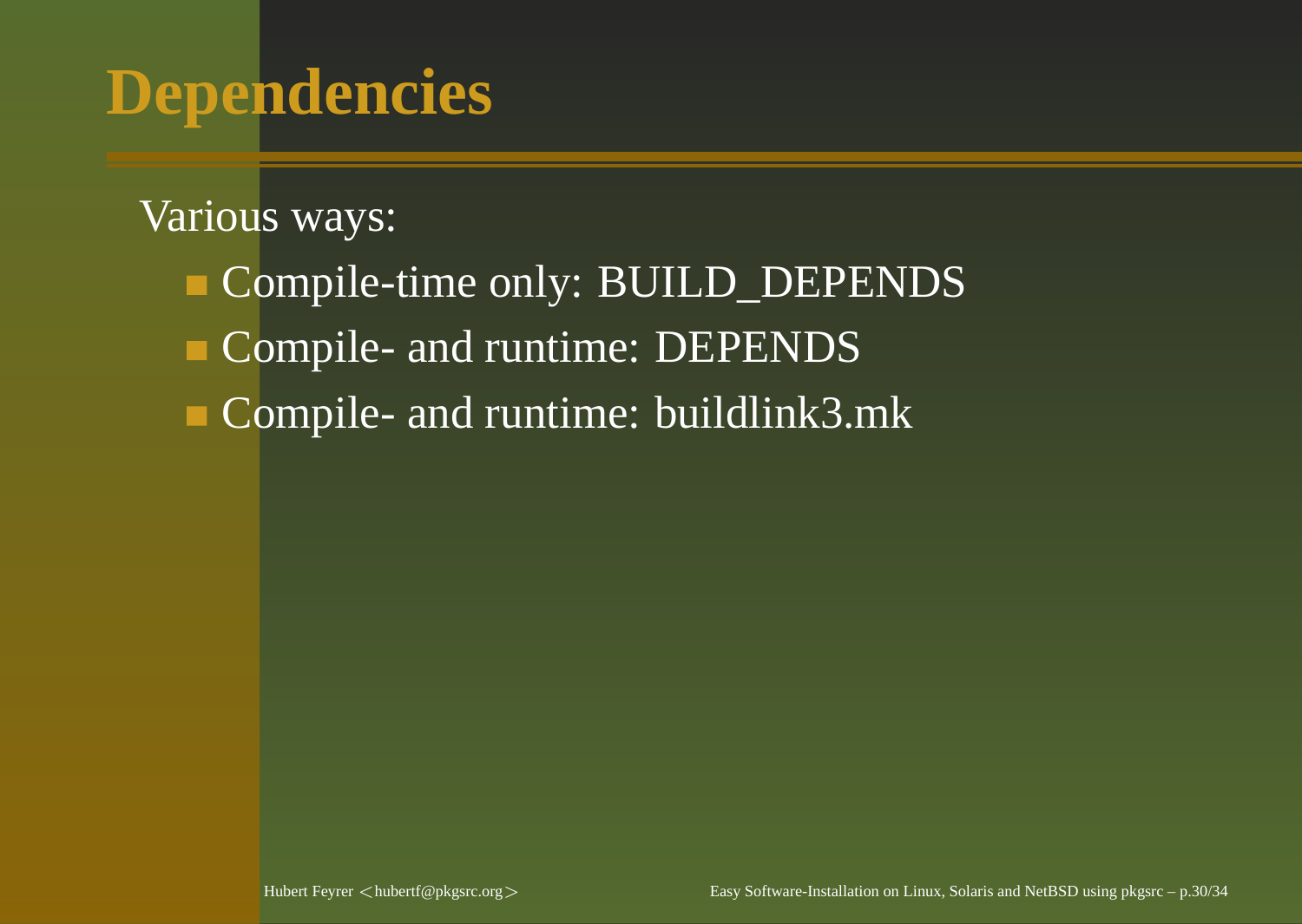#### **Dependencies: \*DEPENDS**

|              | \$ cd /pkgsrc/ |                                          |
|--------------|----------------|------------------------------------------|
|              |                | \$ grep ^DEPEND meta-pkgs/kde3/Makefile  |
| $DEPENDS +=$ |                | kdeaccessibility-3.3.0nb1://misc/kdeacce |
| $DEPENDS +=$ |                | kdeartwork-3.3.0nb1://misc/kdeartwork3   |
| $DEPENDS +=$ |                | kdeaddons-3.3.0nb1://misc/kdeaddons3     |
| $DEPENDS +=$ |                | kdeadmin-3.3.0nb1://misc/kdeadmin3       |
|              |                |                                          |

The variable DEPENDS is assigned pairs of "Name-Version:Directory". "Name-Version" is name and version of the required package, "Directory" is the path relati v e to this pkg' s directory where the package can be found if it's not installed and needs to be built from source.

...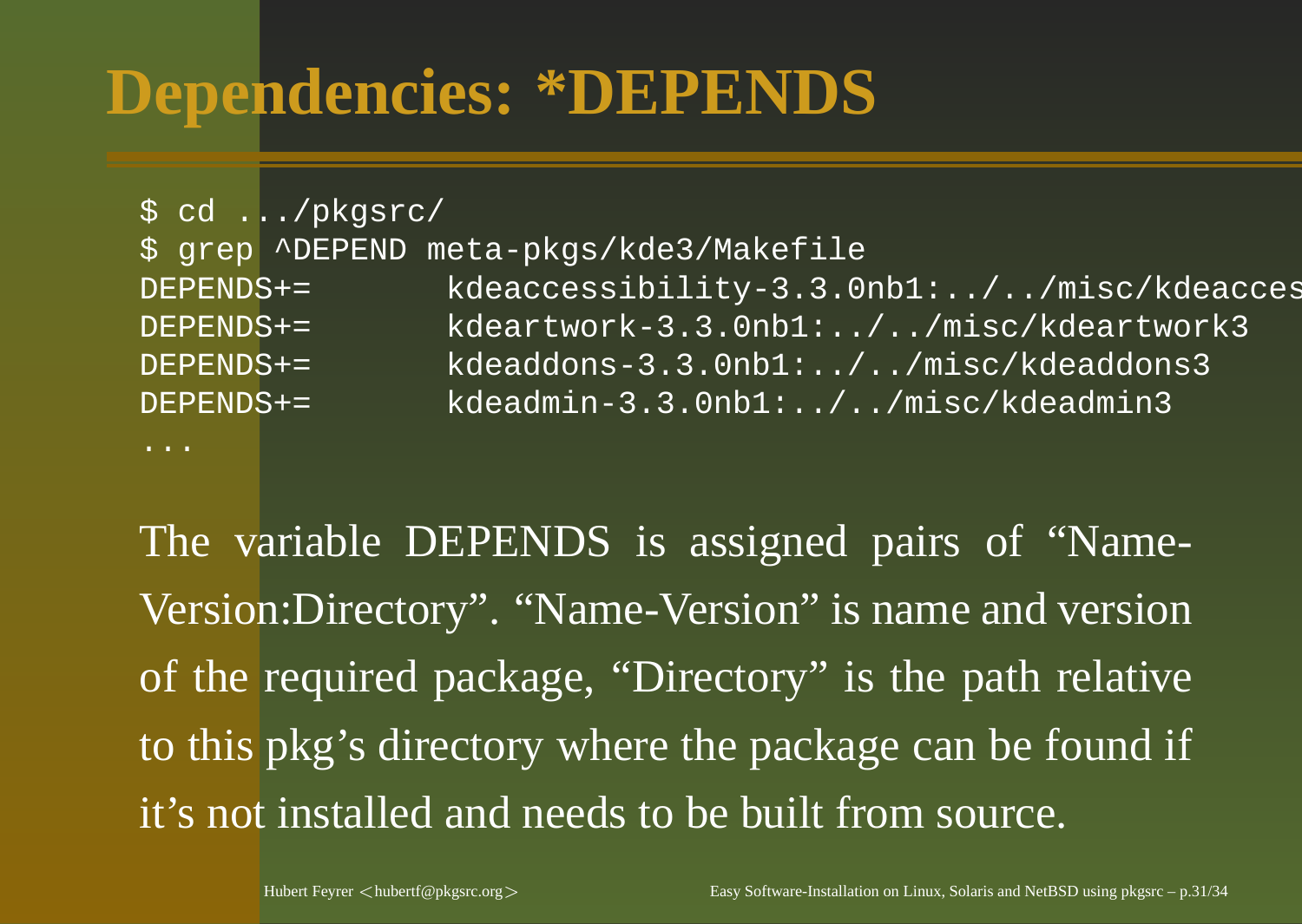#### **Dependencies: buildlink3.mk**

These files contain variables which say ...

- which header-files to use
- which libraries to use
- which name+version of this package should be expected
- in which pkgsrc directory to look if the package needs to be installed
- if there are additional CPP flags to use
- if this package needs further packages installed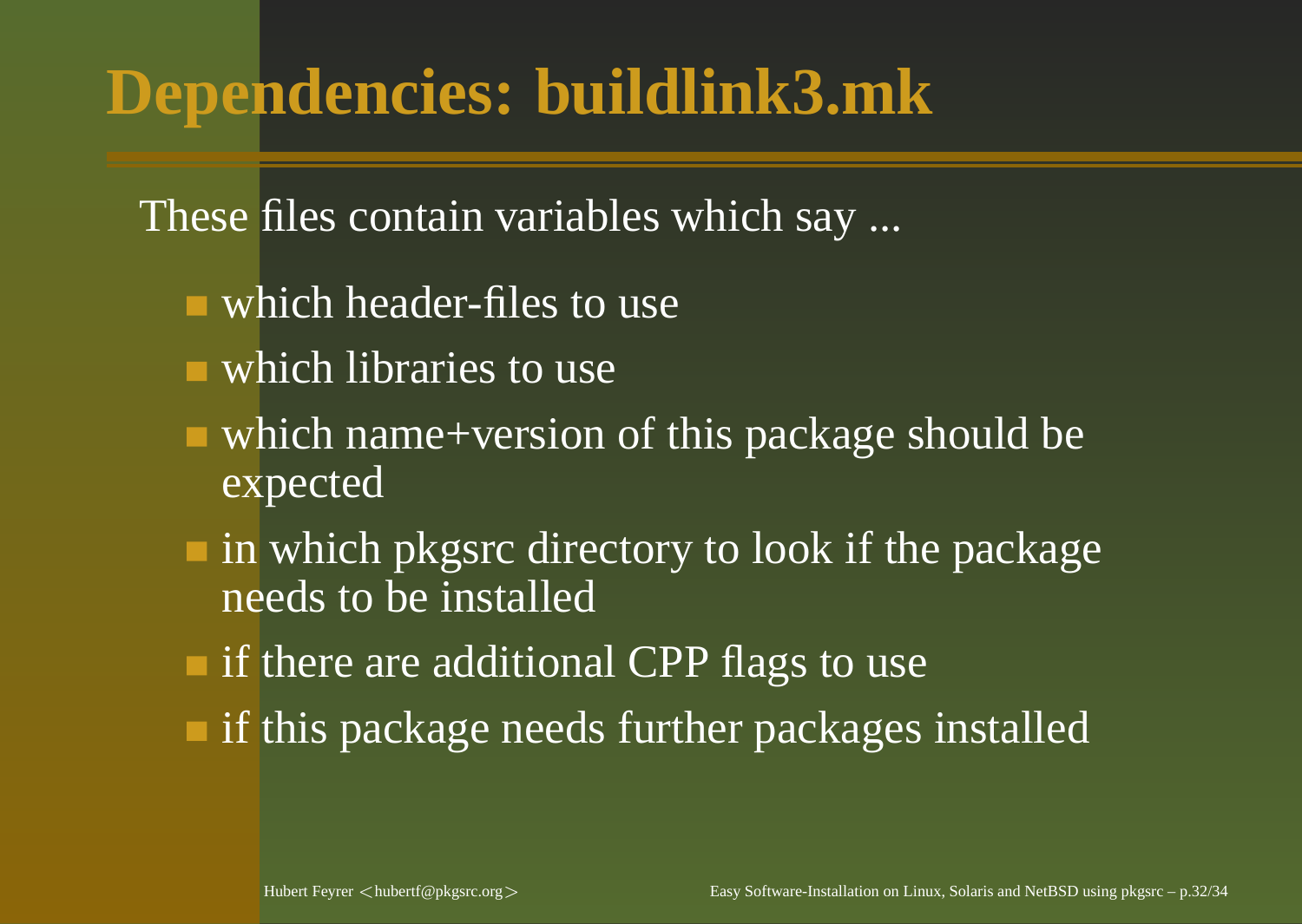#### **Example: tiff/buildlink3.mk**

```
$ cat graphics/tiff/buildlink3.mk
# $NetBSD: buildlink3.mk,v 1.8 2004/10/03 00:14:58 tv Exp $
```
BUILDLINK DEPTH:= \${BUILDLINK DEPTH}+ TIFF\_BUILDLINK3\_MK:= \${TIFF\_BUILDLINK3\_MK}+

.if !empty(BUILDLINK\_DEPTH:M+) BUILDLINK\_DEPENDS+= tiff .endif

BUILDLINK\_PACKAGES: = \${BUILDLINK\_PACKAGES:Ntiff} BUILDLINK\_PACKAGES+= tiff

```
.if !empty(TIFF_BUILDLINK3_MK:M+)
BUILDLINK DEPENDS.tiff+= tiff>=3.6.1
BUILDLINK RECOMMENDED.tiff+= tiff>=3.6.1nb3
BUILDLINK PKGSRCDIR.tiff?= ../../graphics/tiff
.endif # TIFF_BUILDLINK3_MK
```
.include "../../devel/zlib/buildlink3.mk" .include "../../graphics/jpeg/buildlink3.mk"

BUILDLINK\_DEPTH: = \${BUILDLINK\_DEPTH: S\,  $\frac{1}{2}$ are-Installation on Linux, Solaris and NetBSD using pkgsrc – p.33/34